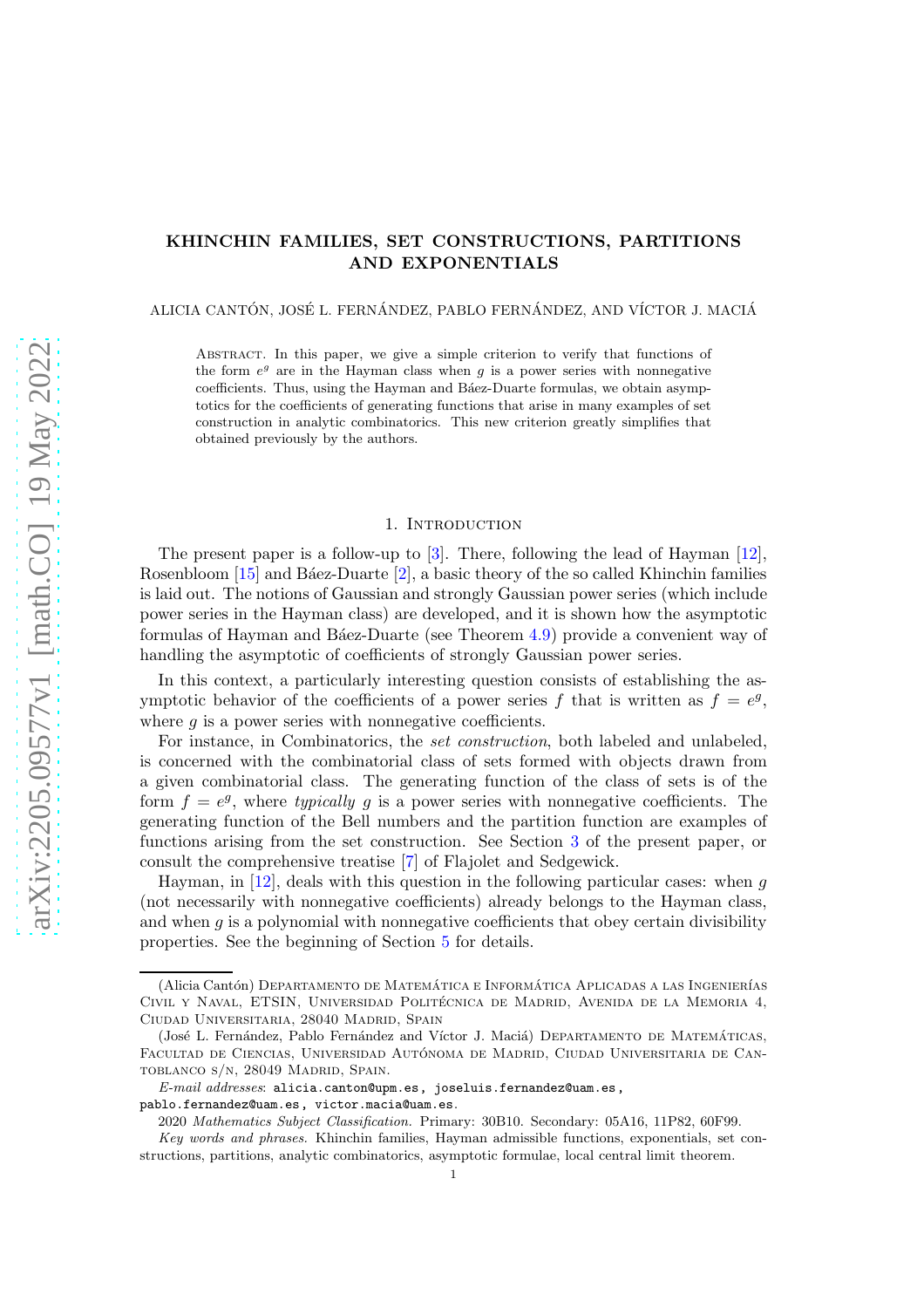In Theorem 4.1 of [\[3\]](#page-22-0), a basic criterion is presented that can be used to establish conditions on the power series g with nonnegative coefficients which imply that  $f = e^g$ is in the Hayman class and, therefore, is strongly Gaussian. This criterion, combined with the Hayman and Ba'ez-Duarte asymptotic formulas, gives asymptotic results for the coefficients of a large and varied collection of power series.

In this paper, this criterion is greatly simplified and its applicability expanded. Theorems [5.5](#page-17-0) and [5.7,](#page-18-0) the main results of the present paper, exhibit conditions on the (nonnegative) coefficients of a power series  $g$  which guarantee that  $e^g$  is in the Hayman class. The criteria mentioned above are written directly in terms of the *growth* of the coefficients of q. Compare with Theorem 4.1 in  $[3]$ , that is reproduced as Theorem [G](#page-15-0) in this paper.

By appealing to Theorems [5.5](#page-17-0) and [5.7,](#page-18-0) the verification that the generating functions of many combinatorial set constructions is in the Hayman class becomes immediate; asymptotic formulas for their coefficients follow simply from the Hayman and Báez-Duarte asymptotic formulas.

Although this paper is a follow-up to [\[3\]](#page-22-0), we intend this presentation to be selfcontained. The most salient and relevant features of the theory of Khinchin families are described within the present paper; nonetheless, we refer to [\[3\]](#page-22-0) for a detailed treatment.

1.1. Notation and some preliminaries. The symbol  $a_n \sim b_n$  as  $n \to \infty$  means that  $a_n/b_n \to 1$  as  $n \to \infty$ , while  $a_n \times b_n$  as  $n \to \infty$  means that  $1/C \le a_n/b_n < C$ for some  $C > 0$ .

We use **E**, **V** and **P** to denote expectation, variance and probability generically.

For random variables X and Y, we write  $X \stackrel{d}{=} Y$  to signify that X and Y have the same distribution.

If  $(Z_n)_{n\geq 1}$  is a sequence of random variables and Z is another random variable, the notation  $Z_n \longrightarrow Z$  as  $n \to \infty$  means convergence in distribution, which by Levy's theorem is equivalent to pointwise convergence of characteristic functions, i.e.,

$$
\lim_{n \to \infty} \mathbf{E}(e^{i\theta Z_n}) = \mathbf{E}(e^{i\theta Z}), \text{ for every } \theta \in \mathbb{R}.
$$

For sums of power of divisors of integers, we use the following notations. For any integer  $c \ge 0$ , we denote with  $\sigma_c(m)$  the sum of the cth powers of the divisors of m:

$$
\sigma_c(m) = \sum_{j|m} j^c, \quad \text{for } m \ge 1.
$$

Moreover,  $\sigma_c^{\text{odd}}(m)$  denotes the analogous sum but restricted to the odd divisors of m:

$$
\sigma_c^{\text{odd}}(m) = \sum_{j|m, j \text{ odd}} j^c, \text{ for } m \ge 1.
$$

1.2. Plan of the paper. Section [2](#page-2-0) covers the basic background material on Khinchin families, the framework of the present paper, while Section [4](#page-8-0) focuses on Gaussian and strongly Gaussian Khinchin families and the Hayman class. The reference [\[3\]](#page-22-0) covers Khinchin families at length.

Section [3](#page-5-0) describes the fundamental set constructions from the point of view of Khinchin families and the exponential function, which furnishes the basic context of application of the results of this paper.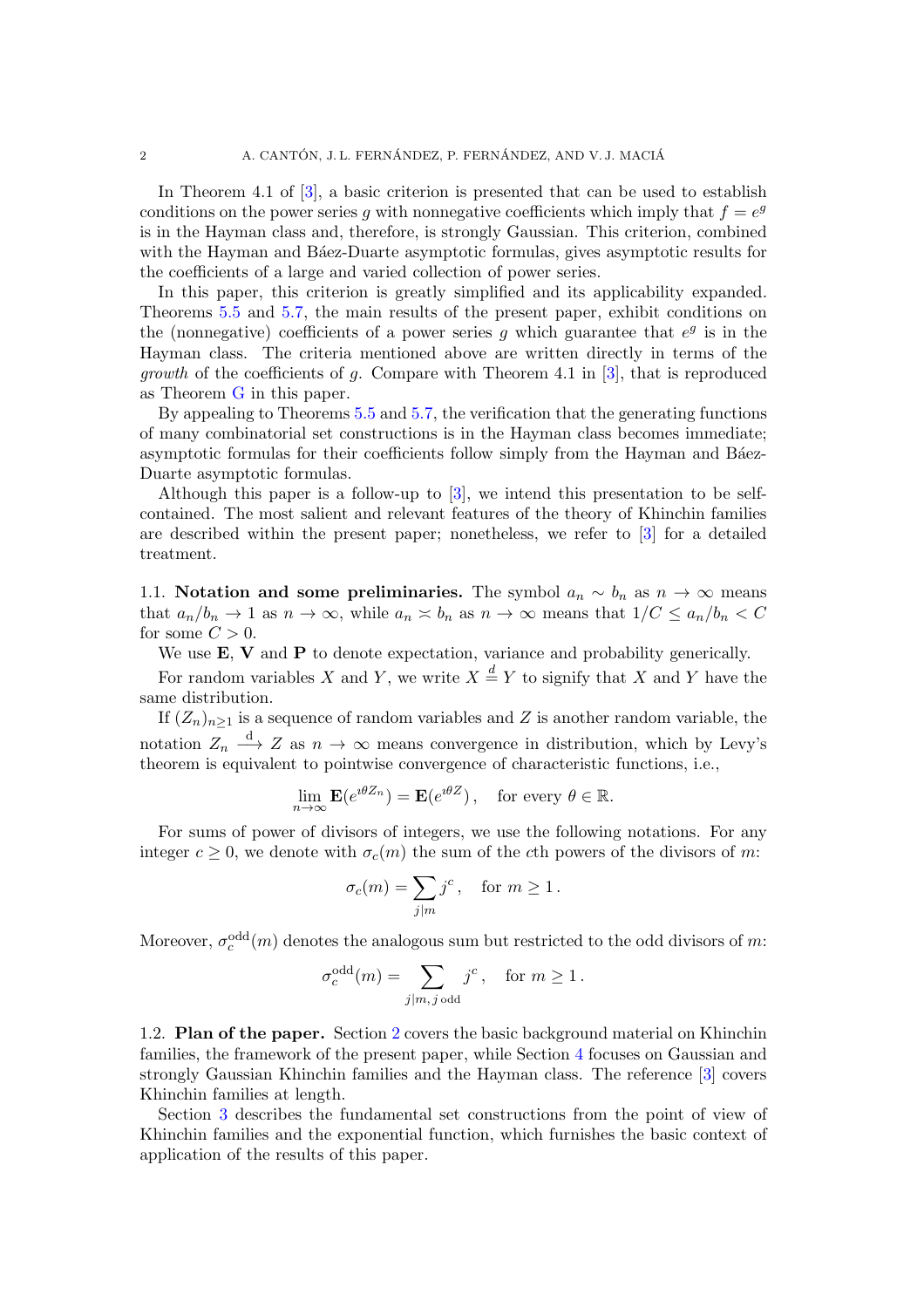The basic criteria for verifying that the exponential of a power series of nonnegative coefficients is in the Hayman class are the main results of Section [5.](#page-14-0)

<span id="page-2-0"></span>Finally, in Section [6](#page-21-0) we briefly recall the procedure to obtain asymptotic formulas of coefficients of strongly Gaussian power series.

#### 2. Khinchin families

We denote by K the class of *nonconstant* power series  $f(z) = \sum_{n=0}^{\infty} a_n z^n$  with positive radius of convergence, which have *nonnegative* Taylor coefficients,  $a_n \geq 0$ , for each  $n \geq 0$ , and such that  $a_0 > 0$ .

The Khinchin family of such a power series  $f \in \mathcal{K}$  with radius of convergence  $R > 0$ is the family of random variables  $(X_t)_{t\in[0,R)}$  with values in  $\{0,1,\ldots\}$  and with mass functions given by

$$
\mathbf{P}(X_t = n) = \frac{a_n t^n}{f(t)}, \quad \text{for each } n \ge 0 \text{ and } t \in (0, R).
$$

The variable  $X_0$  of the family is defined as  $X_0 \equiv 0$ . Notice that  $f(t) > 0$  for each  $t \in [0, R)$ .

Any Khinchin family is continuous in distribution in  $[0, R)$ , in the sense that if a sequence  $(s_n)_{n\geq 1} \subset [0, R)$  converges to  $s_0 \in [0, R)$ , then  $X_{s_n} \stackrel{d}{\longrightarrow} X_{s_0}$ , as  $n \to \infty$ (see, for instance, [\[6\]](#page-22-4)). Observe that no hypothesis upon joint distribution of the variables  $X_t$  is considered;  $(X_t)_{t\in[0,R)}$  is a family, not a process.

2.1. Basic properties. For the basic theory of Khinchin families (results, proofs, examples and applications), we refer the reader to [\[3\]](#page-22-0). Here we describe the specific aspects of the theory to be used in the present paper.

2.1.1. Mean and variance functions. For the mean and variance of  $X_t$  we reserve the notation  $m(t) = \mathbf{E}(X_t)$  and  $\sigma^2(t) = \mathbf{V}(X_t)$ , for  $t \in [0, R)$ . In terms of f, the mean and the variance of  $X_t$  may be written as

$$
m(t) = \frac{tf'(t)}{f(t)}, \qquad \sigma^2(t) = tm'(t), \quad \text{for } t \in [0, R).
$$

For each  $t \in (0, R)$ , the variable  $X_t$  is not a constant, and so  $\sigma^2(t) > 0$ . Consequently,  $m(t)$  is strictly increasing in [0, R), though, in general,  $\sigma(t)$  is not increasing. We denote

$$
M_f = \lim_{t \uparrow R} m(t) \, .
$$

Whenever  $M_f = +\infty$ , for each integer  $n \geq 0$ , we use  $t_n$  to denote the unique  $t_n \in [0, R)$ , such that  $m(t_n) = n$ .

2.1.2. Normalization and characteristic functions. For each  $t \in (0, R)$ , the normalization of  $X_t$  is

$$
\breve{X}_t \triangleq \frac{X_t - m(t)}{\sigma(t)}.
$$

The characteristic function of the variable  $X_t$  may be written in terms of the power series  $f$  itself as

$$
\mathbf{E}(e^{i\theta X_t}) = \frac{f(te^{i\theta})}{f(t)}, \quad \text{for } t \in (0, R) \text{ and } \theta \in \mathbb{R},
$$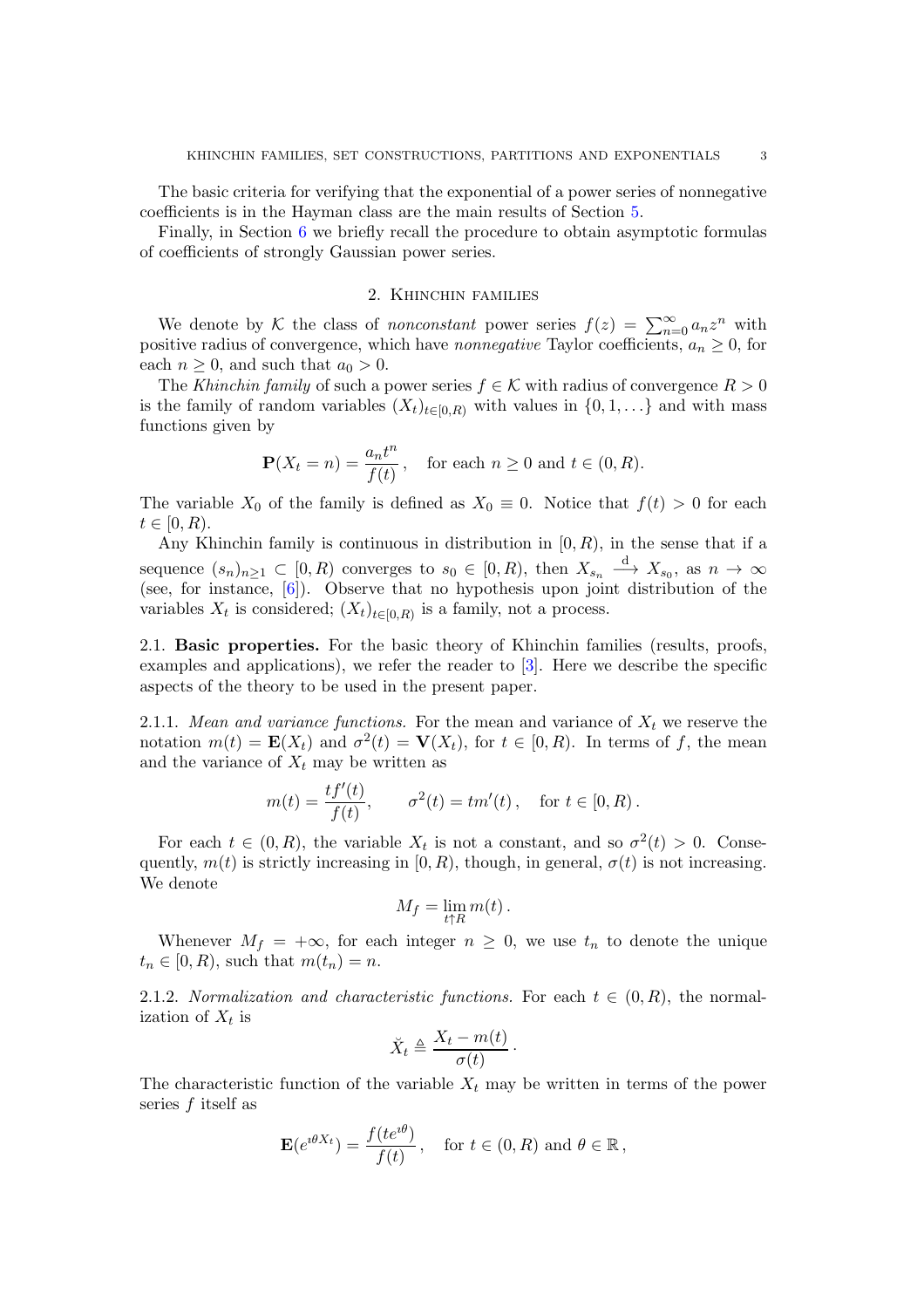while for its normalized version  $\check{X}_t$  we have that

$$
\mathbf{E}(e^{i\theta \check{X}_t}) = \mathbf{E}(e^{i\theta X_t/\sigma(t)}) e^{-i\theta m(t)/\sigma(t)}, \text{ for } t \in (0, R) \text{ and } \theta \in \mathbb{R},
$$

and so,

$$
|\mathbf{E}(e^{i\theta \check{X}_t})| = |\mathbf{E}(e^{i\theta X_t/\sigma(t)})|
$$
, for  $t \in (0, R)$  and  $\theta \in \mathbb{R}$ .

<span id="page-3-2"></span>2.1.3. Fulcrum F of f. The holomorphic function f does not vanish on the real interval  $[0, R)$ , and so, it does not vanish in a simply connected region containing that interval. We may consider  $\ln f$ , a holomorphic branch of the logarithm of f which is real on  $[0, R)$ , and the function F, which we shall call the fulcrum of f, defined and holomorphic in a region containing  $(-\infty, \ln R)$ , and which is given by

$$
F(z) = \ln f(e^z).
$$

If f does not vanish anywhere in the disk  $\mathbb{D}(0,R)$ , then the fulcrum F of f is defined in the whole half plane  $\{z \in \mathbb{C} : \Re z < \ln R\}$ . In this paper, this situation of f nonvanishing in  $\mathbb{D}(0, R)$  is the most interesting. In this case  $f(z) = e^{g(z)}$ , where g is a function holomorphic in  $\mathbb{D}(0, R)$  and  $g(0) \in \mathbb{R}$ , and the fulcrum F of f may be written as

$$
F(z) = g(e^z), \quad \text{for } z \text{ such that } \Re z < \ln R \, .
$$

The mean and variance function of  $f$  may be expressed in terms of its fulcrum  $F$  as

$$
m(t) = F'(s)
$$
 and  $\sigma^2(t) = F''(s)$ , for  $s < \ln R$  and  $t = e^s$ .

2.2. Hayman's identity. For a power series  $f(z) = \sum_{n=0}^{\infty} a_n z^n$  in K, Cauchy's formula for the coefficient  $a_n$  may be written in terms of the characteristic function of its Khinchin family  $(X_t)_{t\in[0,R)}$  as

$$
a_n = \frac{f(t)}{2\pi t^n} \int_{|\theta| < \pi} \mathbf{E}(e^{i\theta X_t}) e^{-i\theta n} d\theta, \text{ for each } t \in (0, R) \text{ and } n \ge 1.
$$

In terms of the characteristic function of the normalized variable  $\check{X}_t$ , Cauchy's formula becomes

$$
a_n = \frac{f(t)}{2\pi t^n \sigma(t)} \int_{|\theta| < \pi\sigma(t)} \mathbf{E}(e^{i\theta \check{X}_t}) e^{-i\theta(n-m(t))/\sigma(t)} d\theta \quad \text{for } t \in (0, R) \text{ and } n \ge 1.
$$

If  $M_f = \infty$ , we may take for each  $n \geq 1$  the (unique) radius  $t_n \in (0, R)$  so that  $m(t_n) = n$ , to write

<span id="page-3-0"></span>(2.1) 
$$
a_n = \frac{f(t_n)}{2\pi t_n^n \sigma(t_n)} \int_{|\theta| < \pi\sigma(t_n)} \mathbf{E}(e^{i\theta \check{X}_{t_n}}) d\theta, \text{ for each } n \ge 1,
$$

which we call *Hayman's identity*.

This identity [\(2.1\)](#page-3-0), which is just Cauchy's formula with an appropriate choice of radius  $t_n$ , neatly encapsulates, in fact, the saddle point method.

<span id="page-3-1"></span>2.3. Basic Khinchin families. The most basic collections of probability distributions in  $\{0, 1, \ldots\}$ , i.e., Bernoulli and binomial, geometric and negative binomial and Poisson, are (the most basic) Khinchin families. A quick review follows; see more details, for example, in Section 2.1.6 of [\[3\]](#page-22-0).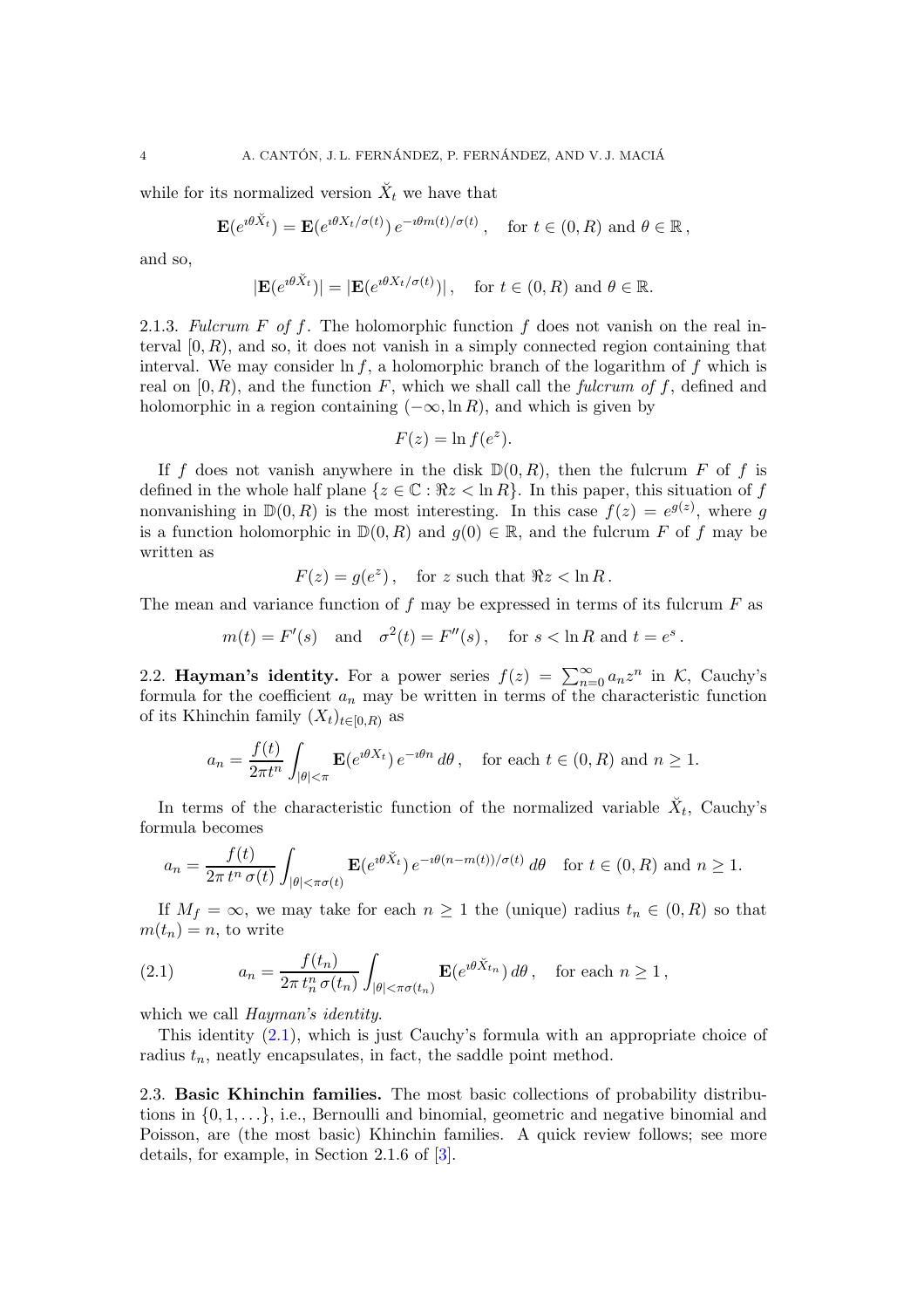(a) The Khinchin family of the function  $f(z) = 1 + z$  consists of the *Bernoulli vari*ables.

In this case,  $R = \infty$ , and the mean and variance functions are  $m(t) = t/(1+t)$ and  $\sigma^2(t) = t/(1+t)^2$ . For each  $t > 0$ , the random variable  $X_t$  is a *Bernoulli* variable with parameter  $p = t/(1 + t)$ .

- (b) Let  $f(z) = (1+z)^N$ , with integer  $N \ge 1$ . This is the *binomial case*. In this case,  $R = \infty$ , and the mean and variance functions are  $m(t) = Nt/(1+t)$ and  $\sigma^2(t) = Nt/(1+t)^2$ . For each  $t > 0$ , the random variable  $X_t$  is a binomial variable with parameters N and  $p = t/(1 + t)$ .
- (c) The function  $f(z) = 1/(1-z)$  corresponds to the *geometric case*. In this case  $R = 1$ , and the mean and variance functions are  $m(t) = t/(1-t)$ and  $\sigma^2(t) = t/(1-t)^2$ . For each  $t \in (0,1)$ , the random variable  $X_t$  is a geometric variable (number of failures until first success) of parameter  $1-t$ , that is,  $P(X_t =$  $(k) = t^k(1-t)$  for  $k \geq 0$ .
- (d) Let  $f(z) = 1/(1-z)^N$ , with integer  $N \ge 1$ ; the negative binomial case. In this case  $R = 1$ , and the mean and variance functions are  $m(t) = Nt/(1-t)$ and  $\sigma^2(t) = Nt/(1-t)^2$ . For each  $t \in (0,1)$ , the random variable  $X_t$  is a negative binomial variable of parameters  $N \geq 1$  and  $p = 1 - t$ .
- (e) The Khinchin family of the exponential function  $f(z) = e^z$  consists of the Poisson variables: the Poisson case.

In this case  $R = \infty$ , and the mean and variance functions are  $m(t) = t$  and  $\sigma^2(t) = t$ . For each  $t > 0$ , the random variable  $X_t$  in its Khinchin family is a Poisson variable with parameter t.

2.4. A couple of power series comparisons. In the proofs of Theorems [5.5](#page-17-0) and [5.7,](#page-18-0) the main results of this paper, we will resort to the following asymptotics for a couple of series.

<span id="page-4-0"></span>**Proposition 2.1.** For  $\beta > 0$ ,

$$
\sum_{n=1}^{\infty} n^{\beta-1} t^n \sim \Gamma(\beta) \frac{1}{(1-t)^{\beta}}, \quad \text{as } t \uparrow 1.
$$

Proof. The binomial expansion gives that

$$
\frac{1}{(1-z)^{\beta}} = \sum_{n=0}^{\infty} \frac{\Gamma(n+\beta)}{\Gamma(\beta) n!} z^n, \text{ for } |z| < 1.
$$

And Stirling's formula gives, for  $\beta > 0$ , that

(2.2) 
$$
\frac{\Gamma(n+\beta)}{\Gamma(\beta) n!} \sim \frac{n^{\beta-1}}{\Gamma(\beta)}, \text{ as } n \to \infty.
$$

Thus,

<span id="page-4-1"></span>
$$
\sum_{n=1}^{\infty} n^{\beta - 1} t^n \sim \Gamma(\beta) \frac{1}{(1 - t)^{\beta}}, \quad \text{as } t \uparrow 1.
$$

Remark 2.2 (Moments of geometric random variables). The power series comparison of Proposition [2.1](#page-4-0) translates into a comparison of moments of the Khinchin family  $(X_t)_{t\in[0,1)}$  of  $1/(1-z)$ , i.e., of geometric variables. Namely, the following: for  $\beta > 0$ ,

$$
\mathbf{E}(X_t^{\beta}) \sim \Gamma(\beta + 1) \mathbf{E}(X_t)^{\beta}, \text{ as } t \uparrow 1.
$$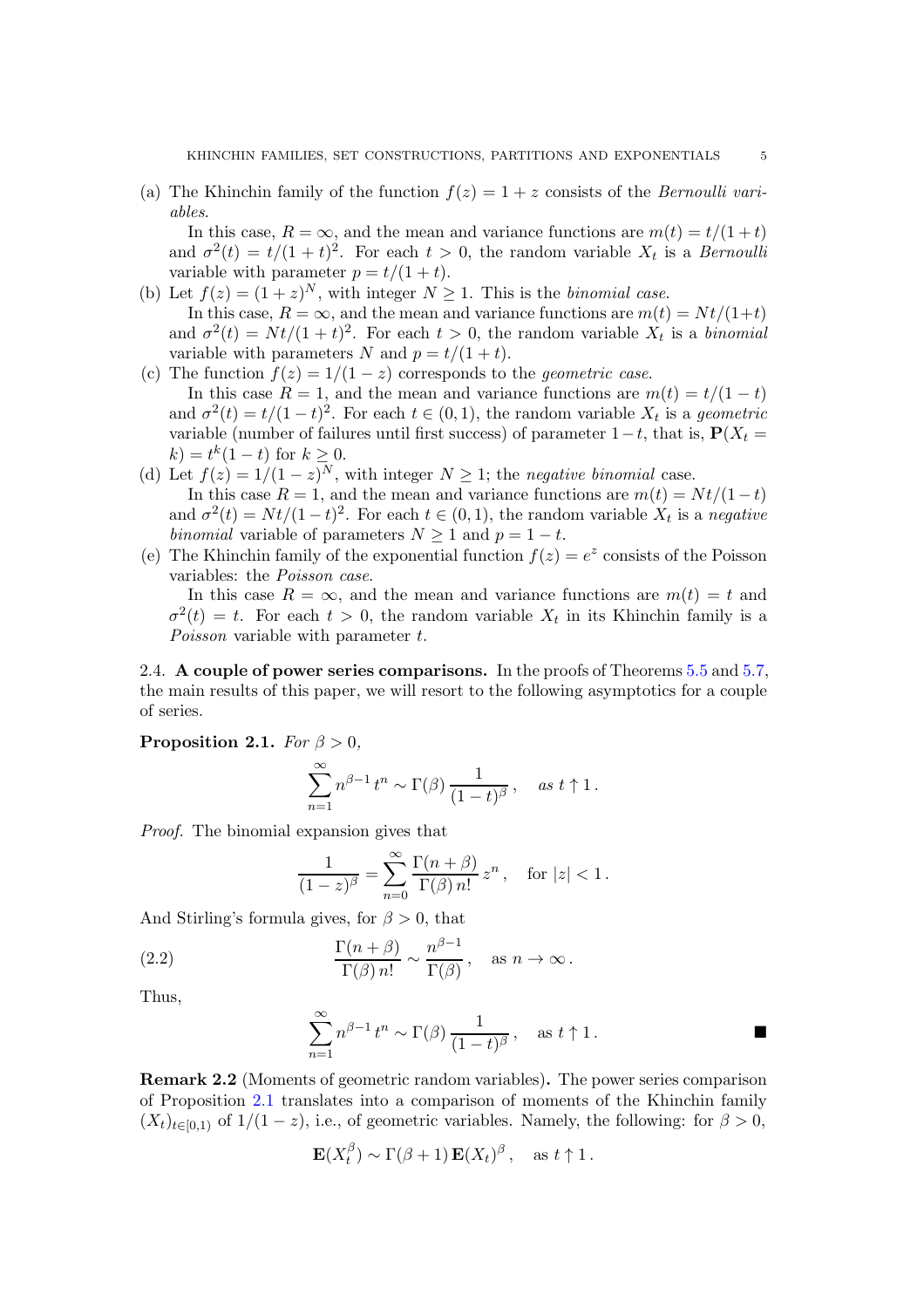For  $\beta \in (-1,0)$ , the same result holds for the variables  $\tilde{X}_t$ , the  $X_t$  conditioned at being positive, given by  $\mathbf{P}(\tilde{X}_t = k) = t^{k-1}(1-t)$  for  $k \ge 1$  and  $t \in (0,1)$ .

<span id="page-5-1"></span>**Proposition 2.3.** For  $\beta \geq 0$ , we have that

$$
\sum_{n=0}^{\infty} n^{\beta} \frac{t^n}{n!} \sim t^{\beta} e^t \quad and \quad \sum_{n=1}^{\infty} \frac{1}{n^{\beta}} \frac{t^n}{n!} \sim \frac{e^t}{t^{\beta}} \quad as \ t \to \infty.
$$

For a proof of Proposition [2.3,](#page-5-1) we refer the reader to [\[4\]](#page-22-5).

Remark 2.4 (Moments of Poisson random variables). Proposition [2.3](#page-5-1) is actually a statement about positive moments of the Poisson variables  $X_t$ , and also about negative moments of the conditioned Poisson variables  $\tilde{X}_t$ , as the mean t tends to  $\infty$ . The conditioned Poisson variables  $\tilde{X}_t$  are given by

$$
\mathbf{P}(\tilde{X}_t = k) = \frac{e^{-t}}{1 - e^{-t}} \frac{t^k}{k!}, \quad \text{for } k \ge 1 \text{ and } t > 0.
$$

This moments estimation is the following: if  $(X_t)_{t\in[0,1)}$  is the Khinchin family of  $e^z$ , then for any  $\beta \geq 0$ ,

$$
\mathbf{E}(X_t^{\beta}) \sim t^{\beta}, \quad \text{as } t \to \infty,
$$

and for any  $\beta < 0$ ,

$$
\mathbf{E}(\tilde{X}_t^{\beta}) \sim t^{\beta}, \quad \text{as } t \to \infty.
$$

See also [\[13\]](#page-22-6) for precise asymptotic expansions of the negative moments of Poisson variables.

Remark 2.5 (Khinchin families and clans). We refer the reader to [\[4\]](#page-22-5) for more information on the asymptotic comparison of  $\mathbf{E}(X_t^{\beta})$  $(t<sup>\beta</sup>)$  with  $\mathbf{E}(X_t)^\beta$ , as  $t \uparrow R$ , for a given Khinchin family  $(X_t)$ , which is behind the notion of a Khinchin clan.

## 3. Set construction and Khinchin families

<span id="page-5-0"></span>The set construction of combinatorial classes fits nicely within the framework of Khinchin families. As a general reference for combinatorial classes and operations with them, we strongly suggest Chapter II in Flajolet–Sedgewick [\[7\]](#page-22-3). See also [\[1\]](#page-22-7), where the constructions below are *presented* as *decomposable structures*.

We shall abbreviate 'exponential generating function' by egf, and 'ordinary generating function' by ogf.

Most of the (ordinary or exponential) generating functions of sets of combinatorial classes are exponentials of power series with nonnegative coefficients, the object of interest of this paper.

We will verify by means of Theorems [5.5](#page-17-0) and [5.7](#page-18-0) that most of the set constructions give rise to generating functions which are in the Hayman class, see Section [4.3,](#page-14-1) so that there are asymptotic formulas for their coefficients given by the Hayman and Báez-Duarte asymptotic formulas of Section [4.2.1.](#page-13-1)

3.1. Labeled combinatorial classes and sets. If  $g(z) = \sum_{n=1}^{\infty} (b_n/n!) z^n$  is the exponential generating function (egf) of a labeled combinatorial class  $G$  (no object of size 0), then  $f(z) = e^{g(z)} = \sum_{n=0}^{\infty} (a_n/n!) z^n$  is the egf of the labeled class of sets formed with the objects of  $G$ , termed *assemblies* in [\[1\]](#page-22-7).

Next, we consider first sets of the basic classes: sets, lists and cycles, and then sets of rooted trees and of functions.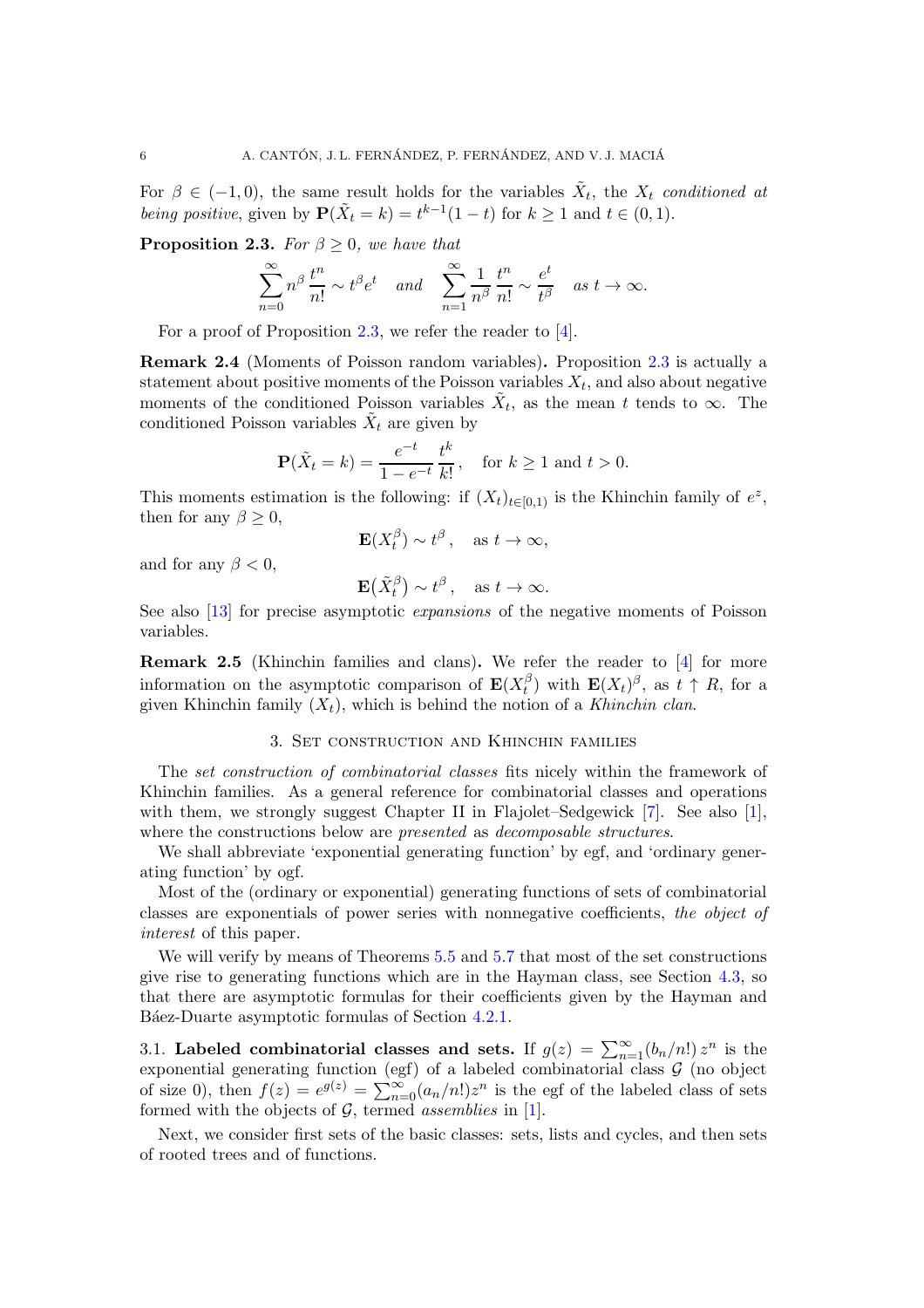3.1.1. Sets of sets. Let G be the labeled class of nonempty sets:  $b_n = 1$ , for each  $n \ge 1$ , and  $b_0 = 0$ . Its egf is  $g(z) = e^z - 1$ . Then

$$
f(z) = \exp(e^z - 1) = \sum_{n=0}^{\infty} \frac{B_n}{n!} z^n
$$

is the egf of sets of sets, or, equivalently, of partitions of sets, see [\[7\]](#page-22-3), p. 107. Here,  $B_n$ is the nth Bell number, which counts the number of partitions of the set  $\{1, \ldots, n\}$ . In this case  $R = \infty$ , and the mean and variance function are  $m(t) = te^{t}$  and  $\sigma^{2}(t) =$  $t(t+1)e^t$ .

The characteristic function of the Khinchin family of  $f$  is given by

$$
\mathbf{E}(e^{i\theta X_t}) = \exp(e^{te^{i\theta}} - e^t), \text{ for } \theta \in \mathbb{R} \text{ and } t > 0,
$$

and thus, for  $\theta \in \mathbb{R}$  and  $t > 0$ ,

(3.1) 
$$
\mathbf{E}(e^{i\theta \check{X}_t}) = \exp\left(e^{te^{i\theta e^{-t/2}}/\sqrt{t(t+1)}} - e^t - i\theta \sqrt{t/(t+1)}e^{t/2}\right).
$$

• The class G of pointed sets (i.e., sets with one marked element) has egf  $g(z) = ze^z$ . The class of sets of pointed sets is isomorphic to the class of idempotent maps; its egf f is given by  $f(z) = \exp(ze^z)$ . See [\[7\]](#page-22-3), p. 131.

3.1.2. Sets of lists. For the labeled class  $\mathcal G$  of (nonempty) lists, the function  $q$  is just  $g(z) = z/(1-z)$ . And the function  $f(z) = \exp(z/(1-z))$  is the egf of the sets of lists, the so called fragmented permutations. See [\[7\]](#page-22-3), p. 125.

3.1.3. Sets of cycles. The labeled class G of (nonempty) cycles has  $g(z) = \ln(1/(1-z))$ as egf. The function  $f(z) = \exp(q(z)) = 1/(1-z)$  is the egf of the sets of cycles, or, in other terms, of the permutations.

• The length of the cycles could be restricted. Thus, for integer  $k \geq 1$ ,

$$
\exp\left(\sum_{n\leq k} z^n/n\right)
$$
 or  $\exp\left(\sum_{n\geq k} z^n/n\right)$ 

are the egfs of permutations such that all the cycles in their cycle decomposition have length at most k, or at least k, respectively. We may also consider, for  $k \geq 1$ ,

$$
\exp\Big(\sum_{d\ge 1,\, d|k} z^d/d\Big),
$$

which is the egf of the permutations  $\sigma$  such that  $\sigma^k$  is the identity.

3.1.4. Sets of trees and sets of functions.

• Sets of trees (forests). The class G of rooted (labeled) trees has egf  $g(z) = \sum_{n=1}^{\infty} (n^{n-1}/n!) z^n$ . See [\[7\]](#page-22-3), Section II.5.1; this is Cayley's theorem. The class of forests (sets) of rooted (labeled) trees has then egf  $f = e^g$ .

Cayley's theorem also shows that the egf of the class of unrooted (labeled) trees is  $g(z) = \sum_{n=1}^{\infty} (n^{n-2}/n!) z^n$ .

• Sets of functions. The class G of functions has egf  $g(z) = \sum_{n=1}^{\infty} (n^n/n!) z^n$ . See [\[7\]](#page-22-3), Section II.5.2. The class of sets of functions has then egf  $f = e^{\tilde{g}}$ .

3.2. Unlabeled combinatorial classes and sets. We split the discussion into multisets and (proper) sets. See Section I.2.2 in [\[7\]](#page-22-3) and [\[1\]](#page-22-7) as general references for the set constructions of unlabeled combinatorial classes.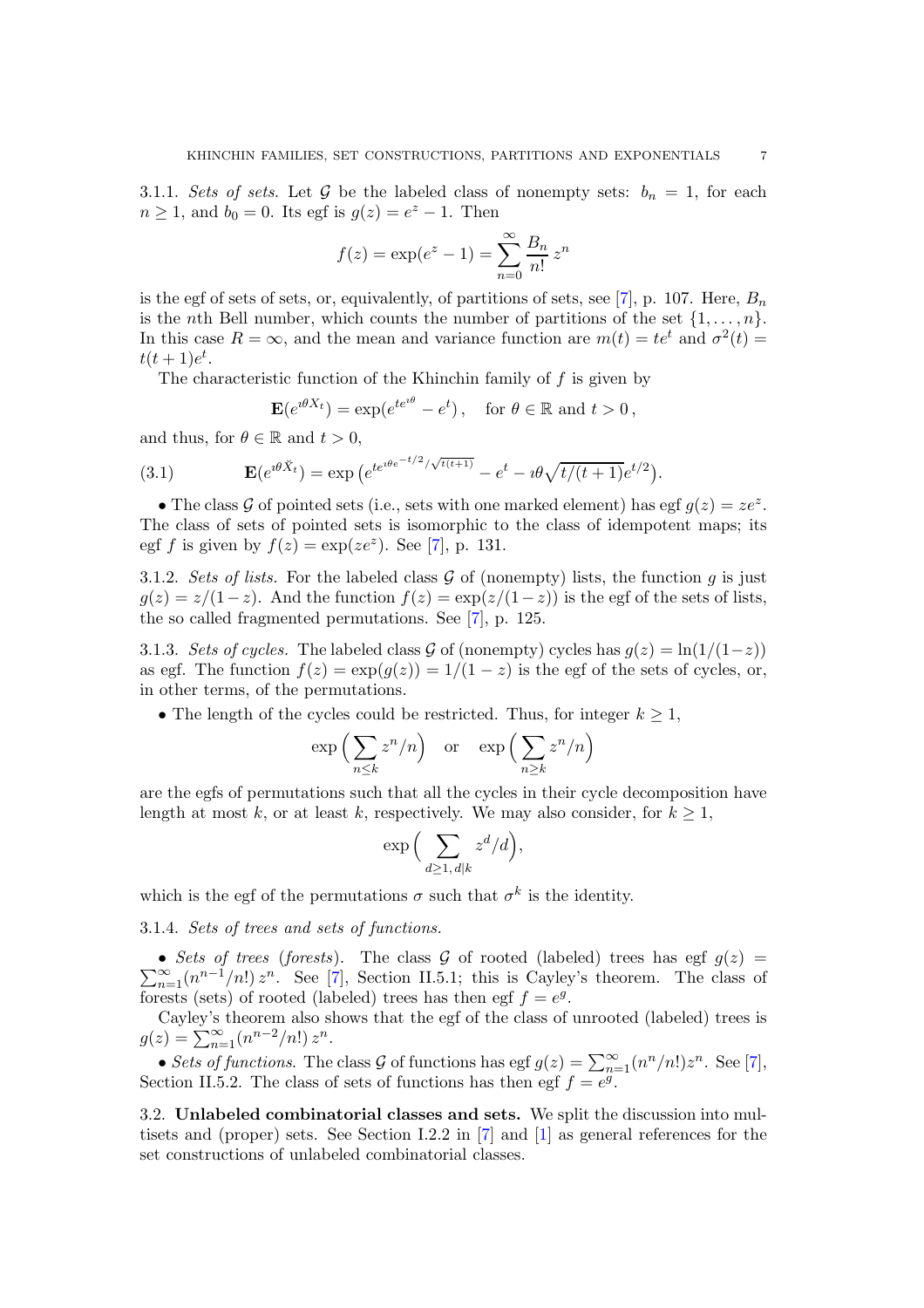3.2.1. Multisets of unlabeled combinatorial classes. If  $C(z) = \sum_{n=1}^{\infty} c_n z^n$  is the ordinary generating function (ogf) of a combinatorial (unlabeled) class  $\mathcal G$  (no object of size 0), then

$$
f(z) = \prod_{j=1}^{\infty} \frac{1}{(1 - z^j)^{c_j}} = \exp\left(\sum_{n=1}^{\infty} C(z^n)/n\right)
$$

is the ogf of the *class of sets formed with the objects of*  $G$ , termed multisets in [\[1\]](#page-22-7).

We may write  $f(z) = e^{g(z)}$ , where g is the power series

$$
g(z) = \sum_{j,k \geq 1} c_j \frac{z^{kj}}{k} = \sum_{m=1}^{\infty} \left( \sum_{j|m} j c_j \right) \frac{z^m}{m} \triangleq \sum_{m=1}^{\infty} b_m z^m.
$$

Observe that the power series  $g$  has nonnegative coefficients:

$$
b_m = \frac{1}{m} \sum_{j|m} jc_j \,, \quad \text{for } m \ge 1 \,.
$$

• The ogf of partitions, the partition function, given by

$$
P(z) = \prod_{j=1}^{\infty} \frac{1}{1 - z^j} = \sum_{n=0}^{\infty} p(n) z^n, \text{ for } z \in \mathbb{D},
$$

is in K. Here  $p(n)$  is the number of partitions of the integer  $n \geq 1$ .

The mean and variance functions of its Khinchin family are not so direct. In this instance, C is  $C(z) = z/(1-z)$ , as  $c_n = 1$  for  $n \ge 1$  (one object of weight n, for each  $n \geq 1$ ). And thus g has coefficients  $b_m = \sigma_1(m)/m$ , where  $\sigma_1(m)$  is the sum of the divisors of the integer m.

For general  $C(z) = \sum_{n=1}^{\infty} c_n z^n$  as above, the corresponding f is the ogf of the colored partitions;  $c_i$  different colors for part j.

3.2.2. Sets of unlabeled combinatorial classes. If again we write  $C(z) = \sum_{n=1}^{\infty} c_n z^n$ for the ordinary generating function (ogf) of a combinatorial (unlabeled) class  $\mathcal G$  (no object of size 0), then

$$
f(z) = \prod_{j=1}^{\infty} (1 + z^j)^{c_j} = \exp\left(\sum_{n=1}^{\infty} (-1)^{n+1} C(z^n)/n\right),
$$

is the ogf of the class of (proper) sets formed with the objects of  $G$ , termed selections in [\[1\]](#page-22-7).

We may write  $f(z) = e^{g(z)}$ , where g is the power series

$$
g(z) = \sum_{j,k \ge 1} c_j \, \frac{z^{kj} \, (-1)^{k+1}}{k} = \sum_{m=1}^{\infty} \Big( \sum_{jk=m} j c_j \, (-1)^{k+1} \Big) \frac{z^m}{m} \, .
$$

In general, the power series  $q$  could have negative coefficients; this is the case, for instance, for  $f(z) = (1+z)^5(1+z^2)$ .

But for the sequence of coefficients of C given by  $c_j = j^{c-1}, j \ge 1$ , where c is an integer  $c \geq 1$ , the coefficients of g are nonnegative; in fact, the mth coefficient of g is

$$
\frac{1}{m} \,\sigma_c^{\text{odd}}(m) \,\omega(m)\,,
$$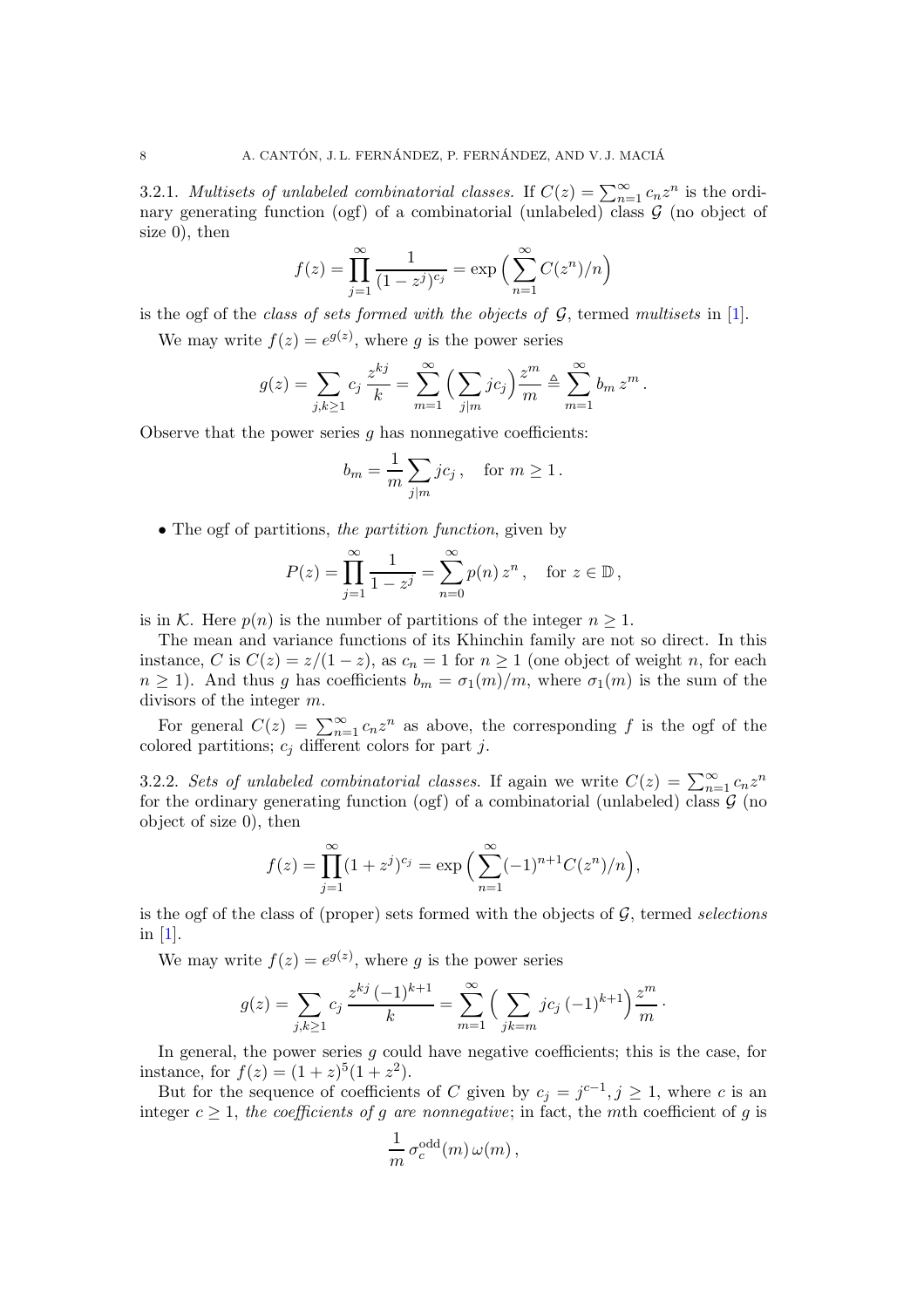where  $\omega(m)$  is given by

<span id="page-8-1"></span>
$$
\omega(m) = \frac{2^c - 2}{2^c - 1} 2^{\chi(m)c} + \frac{1}{2^c - 1}, \quad \text{for } m \ge 1,
$$

 $\chi(m)$  is the highest integer exponent so that  $2^{\chi(m)} \mid m$ , and  $\sigma_c^{\text{odd}}(m)$  is the sum of the cth powers of the odd divisors of  $m$ . This is so because of the identity

(3.2) 
$$
\sum_{jk=m} j^{c} (-1)^{k+1} = \left( \sum_{j|m, j \text{ odd}} j^{c} \right) \omega(m), \text{ for } m \ge 1.
$$

To verify  $(3.2)$ , observe first that as functions of m, both summations in  $(3.2)$  are multiplicative. Write m as  $m = 2^{\chi(m)}s$ , with s odd, and observe that for  $m = 2^r$ , with  $r > 1$ , the summation on the left is  $\omega(m)$  and the summation on the right is 1, while for  $m = s$  odd, the two sums coincide and  $\omega(s) = 1$ .

We may also write

 $\hat{j}$ 

$$
\sum_{k=m} j^{c} (-1)^{k+1} = \sigma_c(m) - 2\sigma_c(m/2), \text{ for } m \ge 1,
$$

with the understanding that  $\sigma_c(m/2) = 0$  if m is odd. For the identity [\(3.2\)](#page-8-1) and a variety of relations among a number of diverse sums on divisors, we refer to [\[9\]](#page-22-8).

More generally, if the coefficient  $c_j$  of C is given by  $c_j = R(j)$ , for  $j \ge 1$ , where  $R(z)$  is a polynomial with nonnegative integer coefficients, then the coefficients of g are nonnegative.

• The ogf of *partitions* with distinct parts, given by

$$
Q(z) = \prod_{j=1}^{\infty} (1 + z^j) = \sum_{n=0}^{\infty} q(n) z^n, \text{ for } z \in \mathbb{D},
$$

is in K. Here  $q(n)$  is the number of partitions into distinct parts of the integer  $n \geq 1$ .

In this particular instance, the power series C is  $C(z) = z/(1-z)$ , as  $c_n = 1$ , for  $n \geq 1$ , and the power series q is

$$
g(z) = \sum_{m=1}^{\infty} \frac{\sigma_1(m) - 2\sigma_1(m/2)}{m} z^m.
$$

### 4. Gaussian Khinchin families and Hayman class

<span id="page-8-0"></span>**Definition 4.1.** A power series  $f \in \mathcal{K}$  and its Khinchin family  $(X_t)_{t \in [0,R)}$  are termed Gaussian if the normalized sequence  $(X_t)$  converges in distribution, as  $t \uparrow R$ , to the standard normal or, equivalently, if

$$
\lim_{t \uparrow R} \mathbf{E}(e^{i\theta \check{X}_t}) = e^{-\theta^2/2}, \quad \text{for each } \theta \in \mathbb{R}.
$$

Among the basic Khinchin families considered in Section [2.3,](#page-3-1) only the family associated to the exponential  $e^z$  is Gaussian.

For the functions  $f(z) = 1 + z$  (Bernoulli case) or  $f(z) = (1 + z)^N$  (binomial case), the corresponding  $(X_t)$  converges in distribution, as  $t \to \infty$ , to the constant 0. In fact, for any polynomial in  $K$ , the corresponding  $(X_t)$  converges in distribution, as  $t \to \infty$ , towards the constant 0.

For the function  $f(z) = 1/(1-z)$  (geometric case),  $(\check{X}_t)$  converges in distribution, as  $t \uparrow 1$ , towards a variable Z, where  $Z + 1$  is an exponential variable of parameter 1. For  $f(z) = 1/(1-z)^N$ , with integer  $N \ge 1$  (negative binomial case), it can be verified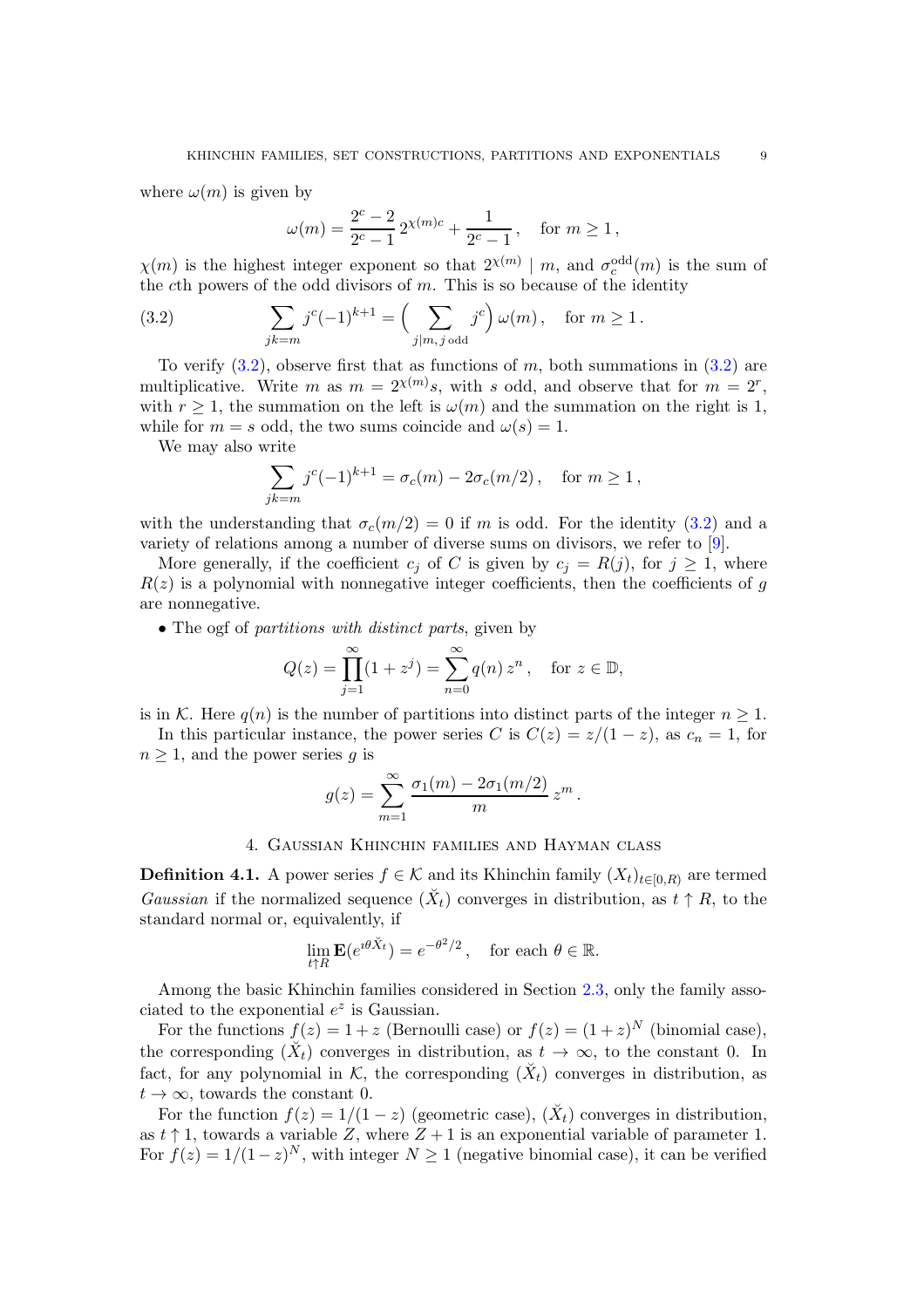that  $(\check{X}_t)$  converges in distribution, as  $t \uparrow 1$ , towards a variable  $Z_N$ , where  $Z_N + \sqrt{N}$ follows a Gamma distribution with shape parameter N and rate parameter  $\sqrt{N}$  (or scale parameter  $1/\sqrt{N}$ ).

Thus, in all the cases considered above,  $(\check{X}_t)$  converges in distribution as  $t \uparrow R$ , but only for the exponential  $e^z$  the limit is the (standard) normal distribution. See details in Section 3.1 of [\[3\]](#page-22-0).

<span id="page-9-4"></span>4.1. Gaussianity of exponentials. The following Theorem  $A$  is the basic criterion for gaussianity in terms of the fulcrum  $F$  of  $f$  (of Section [2.1.3\)](#page-3-2); it originates in Hayman's [\[12\]](#page-22-1), but we refer to Theorem 3.2 in [\[3\]](#page-22-0) for a proof.

<span id="page-9-0"></span>**Theorem A.** If  $f \in K$  has radius of convergence  $R > 0$  and vanishes nowhere in  $\mathbb{D}(0,R)$ , and if for the fulcrum F of f one has

<span id="page-9-3"></span>(4.1) 
$$
\lim_{s \uparrow \ln R} \frac{\sup_{\phi \in \mathbb{R}} |F'''(s + i\phi)|}{F''(s)^{3/2}} = 0,
$$

then f is Gaussian.

Notice that Theorem [A](#page-9-0) applies whenever  $f \in \mathcal{K}$  is of the form  $f = e^g$  for some power series  $q$ , that may have negative Taylor coefficients. As registered in the following Theorem [B,](#page-9-1) if  $f = e^g$  and g has nonnegative coefficients, a simpler condition on g implies the gaussianity of  $f = e^g$ .

<span id="page-9-1"></span>**Theorem B.** Let  $f \in \mathcal{K}$  be such that  $f = e^g$ , where g has radius of convergence  $R > 0$ and nonnegative coefficients. If  $q$  is a polynomial of degree 1 or  $q$  satisfies

(4.2) 
$$
\lim_{t \uparrow R} \frac{g'''(t)}{g''(t)^{3/2}} = 0,
$$

then f is Gaussian.

For a proof, see Theorem 3.3 in [\[3\]](#page-22-0).

• For the exponential function  $f(z) = e^z$ , we have that its fulcrum is  $F(z) = e^z$ , and its gaussianity follows readily from Theorem [A.](#page-9-0)

• More generally, if  $B(z) = \sum_{j=0}^{N} b_j z^j$  is a polynomial of degree N such that  $e^B \in \mathcal{K}$ , then  $e^B$  is Gaussian. For, in this case,  $F(z) = B(e^z)$ , and for  $z = s + i\phi$  we have that

<span id="page-9-2"></span>
$$
|F'''(z)| = \Big|\sum_{j=0}^{N} b_j j^3 e^{jz}\Big| \le \sum_{j=0}^{N} |b_j| j^3 e^{js} = O(e^{Ns}),
$$

while

(4.3) 
$$
F''(s) = \sum_{j=0}^{N} b_j j^2 e^{js} \sim b_N N^2 e^{Ns} \text{ as } s \uparrow \infty,
$$

and gaussianity follows from Theorem [A.](#page-9-0) Observe that  $(4.3)$  implies that  $b_N$  is real and  $b_N > 0$ ; besides, since  $e^B \in \mathcal{K}$ , the coefficients of the polynomial B must be real numbers.

• For  $f(z) = \exp(e^z - 1)$ , the egf of the class of sets of sets, and for  $f(z) =$  $\exp(z/(1-z))$ , the egf of the *class of sets of lists*, Theorem [A](#page-9-0) (or Theorem [B\)](#page-9-1) gives readily that both are Gaussian. Similarly, the function  $f(z) = \exp(ze^z)$ , the egf of the class of sets of pointed sets, is Gaussian.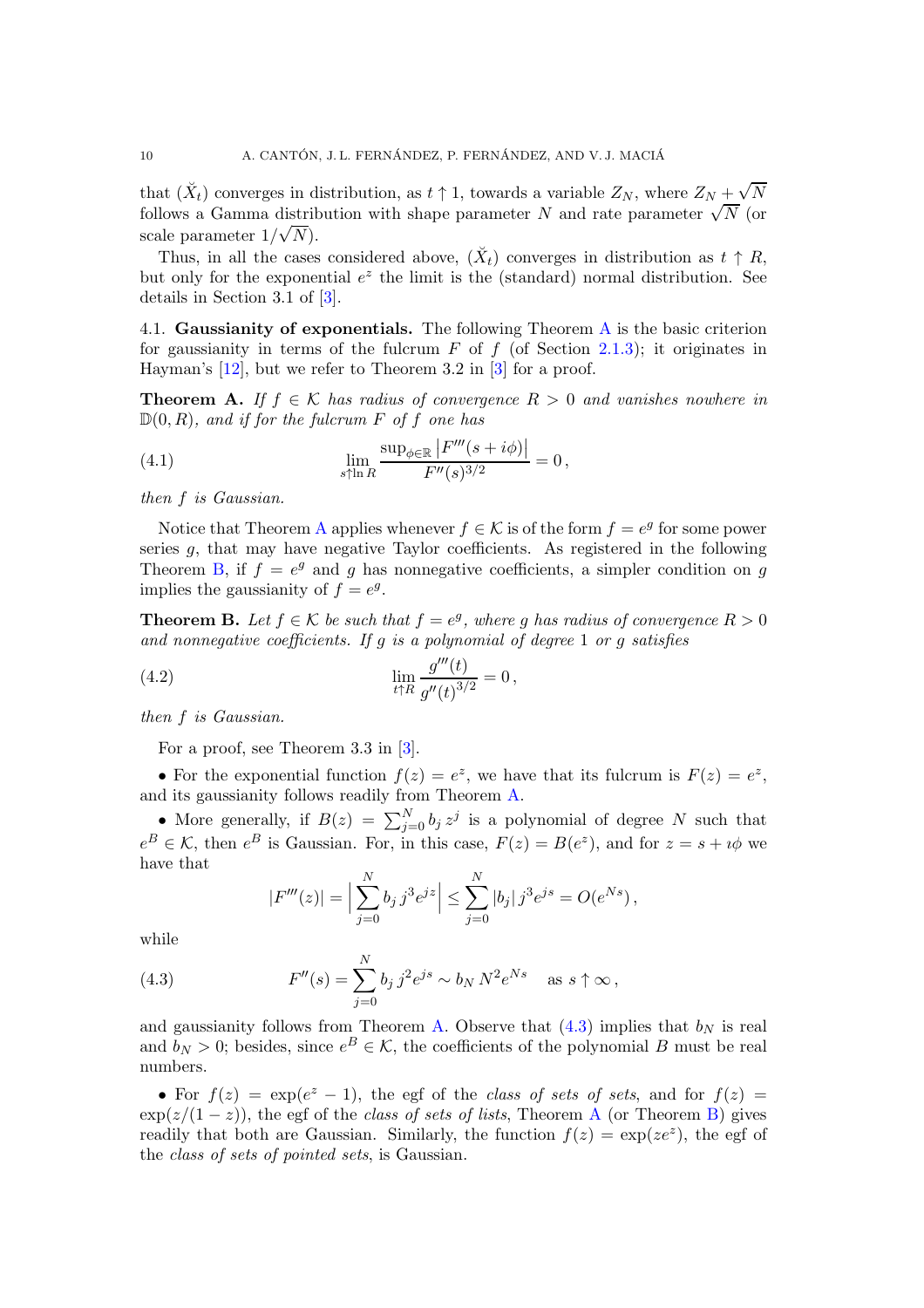• [A](#page-9-0)gain directly from Theorem A or Theorem [B,](#page-9-1) we see that the functions  $f(z) =$  $\exp(1/(1-z)^{\gamma})$ , with  $\gamma > 0$ , are all Gaussian. The functions

$$
f(z) = \exp\left(\sum_{n=1}^{\infty} n^{\alpha} z^n\right), \quad \text{for } |z| < 1,
$$

with  $\alpha > -1$  are also Gaussian. Indeed, the fulcrum F of such an f is

$$
F(z) = \sum_{n=1}^{\infty} n^{\alpha} e^{nz}, \text{ for } \Re z < 0.
$$

Then, for  $s < 0$  and  $r = e^s$ , we have that

$$
\sup_{\phi \in \mathbb{R}} |F'''(s + i\phi)| = \sum_{n=1}^{\infty} n^{\alpha+3} r^n, \text{ while } |F''(s)| = \sum_{n=1}^{\infty} n^{\alpha+2} r^n.
$$

By appealing to Proposition [2.1,](#page-4-0) we deduce that condition  $(4.1)$  is satisfied. Observe that  $R = 1$ , in this case.

• In the same vein, the egf of sets of functions  $f(z) = \exp\left(\sum_{n=1}^{\infty} (n^n/n!)z^n\right)$ , with  $R = 1/e$ , is also Gaussian. Similarly, and more generally,

$$
f(z) = \exp\left(\sum_{n=1}^{\infty} \frac{n^{n-\delta}}{n!} z^n\right)
$$

is Gaussian, for  $0 \le \delta < 1/2$ . To see this, observe (Stirling's formula) that

$$
\frac{n^{n-\delta}}{n!} \asymp \frac{e^n}{n^{\delta+1/2}}, \quad \text{as } n \to \infty.
$$

and argue as above with  $\alpha = -\delta - 1/2$ .

• The partition function  $P$  and the ogf  $Q$  of partitions into distinct parts are seen to be Gaussian as a consequence of Theorem [A;](#page-9-0) but see Section [5](#page-14-0) for the stronger statement that P and Q are both in the Hayman class.

Now we turn our attention to a couple of non-examples.

• The egf  $f(z) = \exp(\ln(1/(1-z)))$  of the class of sets of cycles, which is simply  $f(z) = 1/(1-z)$ , the egf of permutations, is not Gaussian, as we have mentioned at the beginning of this section. The condition of Theorem  $A$  is, of course, not satisfied; in fact, for the corresponding fulcrum  $F(z) = -\ln(1 - e^z)$ , for  $\Re z < 0$ , it holds that

$$
\lim_{s \uparrow 0} \frac{\sup_{\phi \in \mathbb{R}} |F'''(s + i\phi)|}{F''(s)^{3/2}} = 2.
$$

Analogously, the class of sets of cycles of length at least  $k$  is not Gaussian, for any  $k \geq 1$ .

• The egf  $f(z) = \exp\left(\sum_{n=1}^{\infty} (n^{n-1}/n!)z^n\right)$  of forests of rooted trees is not Gaussian. In fact, we are going to check that the characteristic functions of its normalized Khinchin family converge in distribution to the constant 1.

The power series f has radius of convergence  $R = 1/e$ , and

$$
\lim_{t \uparrow 1/e} f(t) = \exp\left(\sum_{n=1}^{\infty} \frac{n^{n-1}}{n! e^n}\right) < +\infty,
$$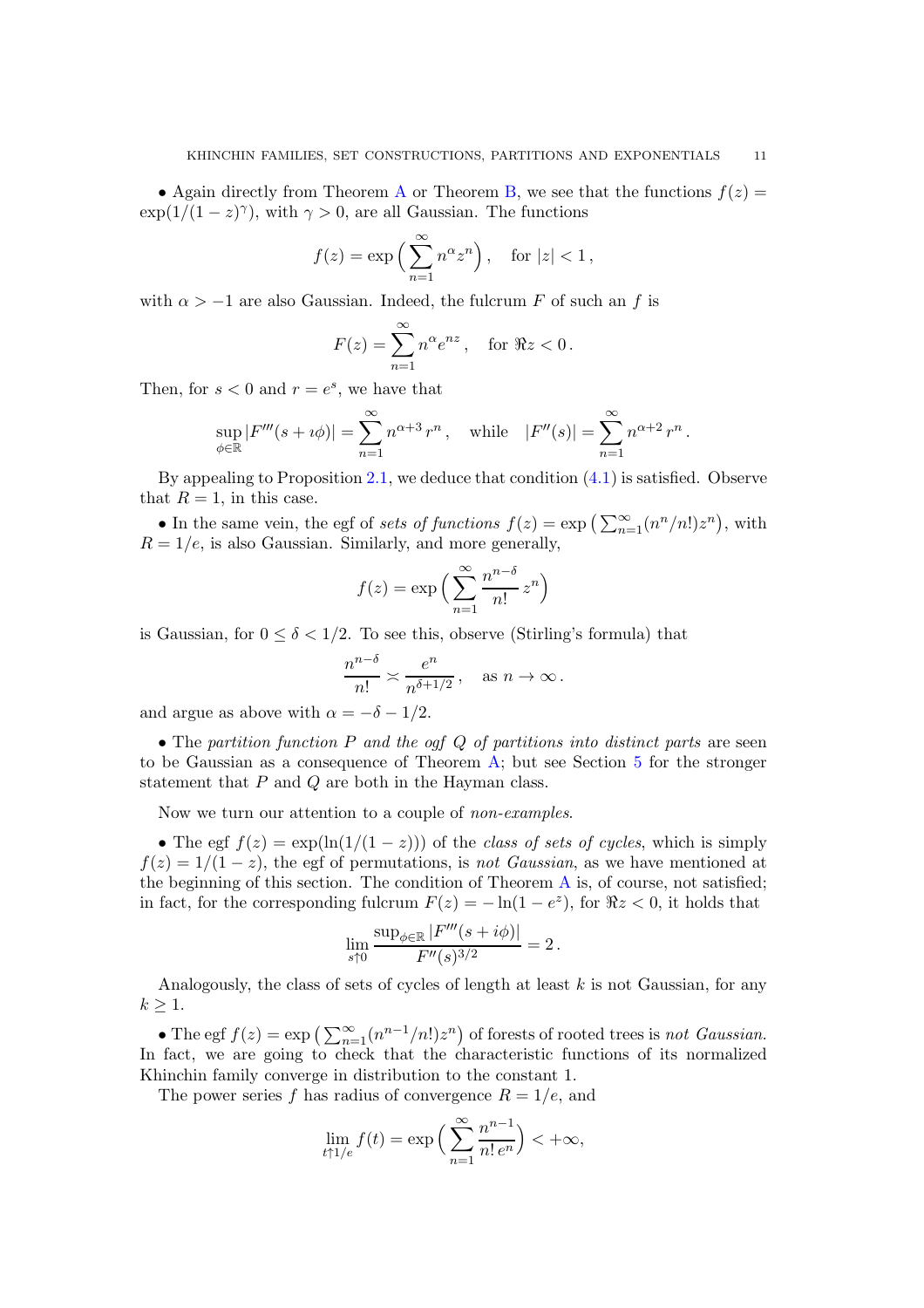since

$$
\frac{n^{n-1}}{n!e^n} \asymp \frac{1}{n^{3/2}} \quad \text{as } n \to \infty.
$$

In particular, the function f extends to be continuous in  $cl(\mathbb{D}(0, 1/e)).$ Now

$$
m(t) = \sum_{n=1}^{\infty} \frac{n^n}{n!} t^n
$$
, for  $t \in (0, 1/e)$ ,

and Proposition [2.1](#page-4-0) gives that

$$
m(t/e) = \sum_{n=1}^{\infty} \frac{n^n}{n! e^n} t^n \asymp \frac{1}{(1-t)^{1/2}}, \text{ as } t \uparrow 1.
$$

Also

$$
\sigma^{2}(t) = \sum_{n=1}^{\infty} \frac{n^{n+1}}{n!} t^{n}, \text{ for } t \in (0, 1/e),
$$

and Proposition [2.1](#page-4-0) gives that

$$
\sigma^{2}(t/e) = \sum_{n=1}^{\infty} \frac{n^{n+1}}{n! e^{n}} t^{n} \asymp \frac{1}{(1-t)^{3/2}}, \text{ as } t \uparrow 1.
$$

Thus

<span id="page-11-0"></span>
$$
\frac{\sigma(t/e)}{m(t/e)} \approx \frac{1}{(1-t)^{1/4}}, \quad \text{as } t \uparrow 1,
$$

and so, in particular,

(4.4) 
$$
\lim_{t \uparrow 1/e} \frac{m(t)}{\sigma(t)} = 0.
$$

Now for  $\theta \in \mathbb{R}$  we may write

$$
\mathbf{E}(e^{i\theta \check{X}_t}) = \frac{f(te^{i\theta/\sigma(t)})}{f(t)} e^{-i\theta m(t)/\sigma(t)}
$$

.

The first factor of this expression of the characteristic function of  $\breve{X}_t$  tends towards 1 because  $\lim_{t\uparrow 1} \sigma(t) = +\infty$  and the continuity of f on  $cl(\mathbb{D}(0, 1/e),$  while the second factor tends towards 1, as a consequence of [\(4.4\)](#page-11-0). And thus,  $\lim_{t \uparrow 1/e} \mathbf{E}(e^{i\theta \check{X}_t}) = 1$ , for any  $\theta \in \mathbb{R}$ .

This means that  $\check{X}_t$  tends in distribution towards the constant 0, and not to the Gaussian distribution.

Similarly, and more generally, for

$$
f(z) = \exp\left(\sum_{n=1}^{\infty} \frac{n^{n-\delta}}{n!} z^n\right)
$$

the corresponding  $(X_t)$  tends in distribution, as  $t \uparrow 1$ , towards the constant 0, for  $1/2 < \delta \leq 5/2$ , and thus, the efg of the sets of functions is Gaussian, but the egfs of sets of trees and of sets of rooted trees are not Gaussian.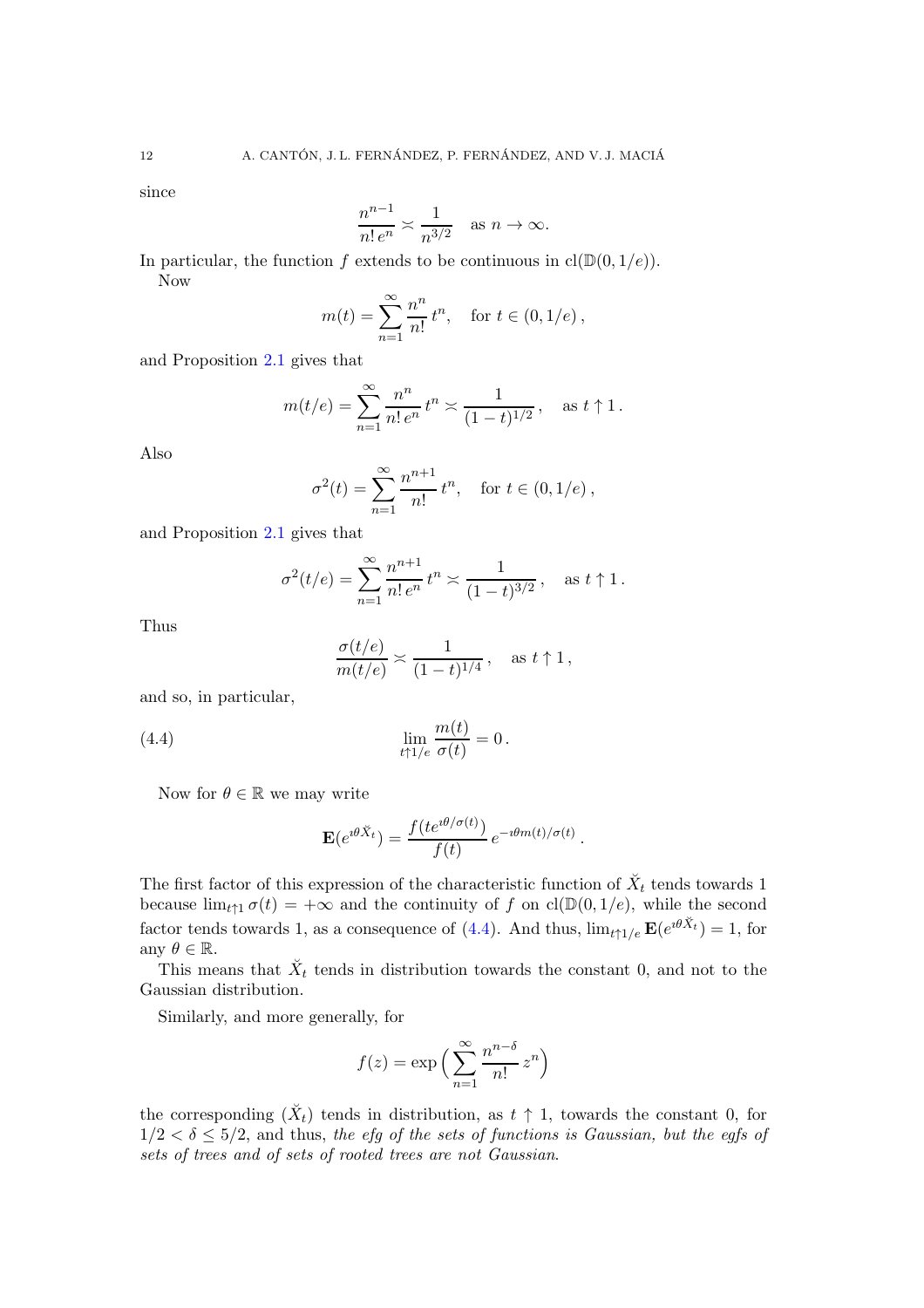Question 1. Is

$$
f(z) = \exp\left(\sum_{n=1}^{\infty} \frac{n^{n-1/2}}{n!} z^n\right)
$$

Gaussian? It is not strongly Gaussian (see the definition below) since for its Khinchin family we have that

$$
\lim_{t\uparrow 1/e}\frac{m(t)}{\sigma(t)}=(2\pi)^{-1/4},
$$

while for strongly Gaussian power series it is always the case that that limit is  $+\infty$ . See formula [\(4.6\)](#page-12-0) below.

4.2. Strongly Gaussian Khinchin families. The notion of strongly Gaussian power series f in  $K$  was introduced by Báez-Duarte in [\[2\]](#page-22-2).

**Definition 4.2.** A power series  $f \in \mathcal{K}$  and its Khinchin family  $(X_t)_{t \in [0,R)}$  are termed strongly Gaussian if

a) 
$$
\lim_{t \uparrow R} \sigma(t) = +\infty
$$
, and b)  $\lim_{t \uparrow R} \int_{|\theta| < \pi \sigma(t)} |\mathbf{E}(e^{i\theta \check{X}_t}) - e^{-\theta^2/2}| d\theta = 0$ .

The exponential  $f(z) = e^z$  is strongly Gaussian. In this case  $\sigma(t) = \sqrt{t}$ . This strong gaussianity follows from the gaussianity of  $e^z$  and dominated convergence using the bound

$$
\left|\mathbf{E}(e^{\imath\theta \breve{X}_t})\right| = e^{t(\cos(\theta/\sqrt{t})-1)} \leq e^{-2\theta^2/\pi^2} \,, \quad \text{for } \theta \in \mathbb{R}, \, t > 0 \text{ such that } |\theta| < \pi\sqrt{t}.
$$

As we will see in Theorem [C,](#page-12-1) strongly Gaussian power series are Gaussian. Thus the power series  $(1 + z)^N$  and  $1/(1 - z)^N$ , for  $N \ge 1$ , are all not strongly Gaussian.

For strongly Gaussian power series, we have the following key Theorem [C.](#page-12-1) It appears in [\[12\]](#page-22-1) for power series in the Hayman class. See Theorem A in [\[3\]](#page-22-0) for a proof under the more general asumption of strongly Gaussian power series.

<span id="page-12-1"></span>**Theorem C** (Hayman's central limit theorem). If the power series  $f(z) = \sum_{n=0}^{\infty} a_n z^n$ in  $K$  is strongly Gaussian, then

(4.5) 
$$
\lim_{t \uparrow R} \sup_{n \in \mathbb{Z}} \left| \frac{a_n t^n}{f(t)} \sqrt{2\pi} \sigma(t) - e^{-(n-m(t))^2/(2\sigma^2(t))} \right| = 0.
$$

Moreover,

<span id="page-12-2"></span><span id="page-12-0"></span>
$$
\lim_{t\uparrow R}\mathbf{P}(\breve{X}_t\leq b)=\Phi(b),\quad \text{for every }b\in\mathbb{R}\,,
$$

and so,  $(\check{X}_t)$  converges in distribution towards the standard normal and f is Gaussian.

In this statement,  $a_n = 0$ , for  $n < 0$ .

By considering  $n = -1$  in  $(4.5)$ , it follows that

(4.6) 
$$
\lim_{t \uparrow R} \frac{m(t)}{\sigma(t)} = +\infty,
$$

and, in particular, that  $M_f = \infty$  for every  $f \in \mathcal{K}$  that is strongly Gaussian.

The function  $f(z) = e^{z^2}$  is Gaussian, because of Theorem [A.](#page-9-0) Its variance function  $\sigma^2(t) = 4t^2$  tends towards  $\infty$  as  $t \to \infty$ , but f is not strongly Gaussian, since its Taylor coefficients of odd order are null and do not satisfy the asymptotic formula [\(4.7\)](#page-13-2) below.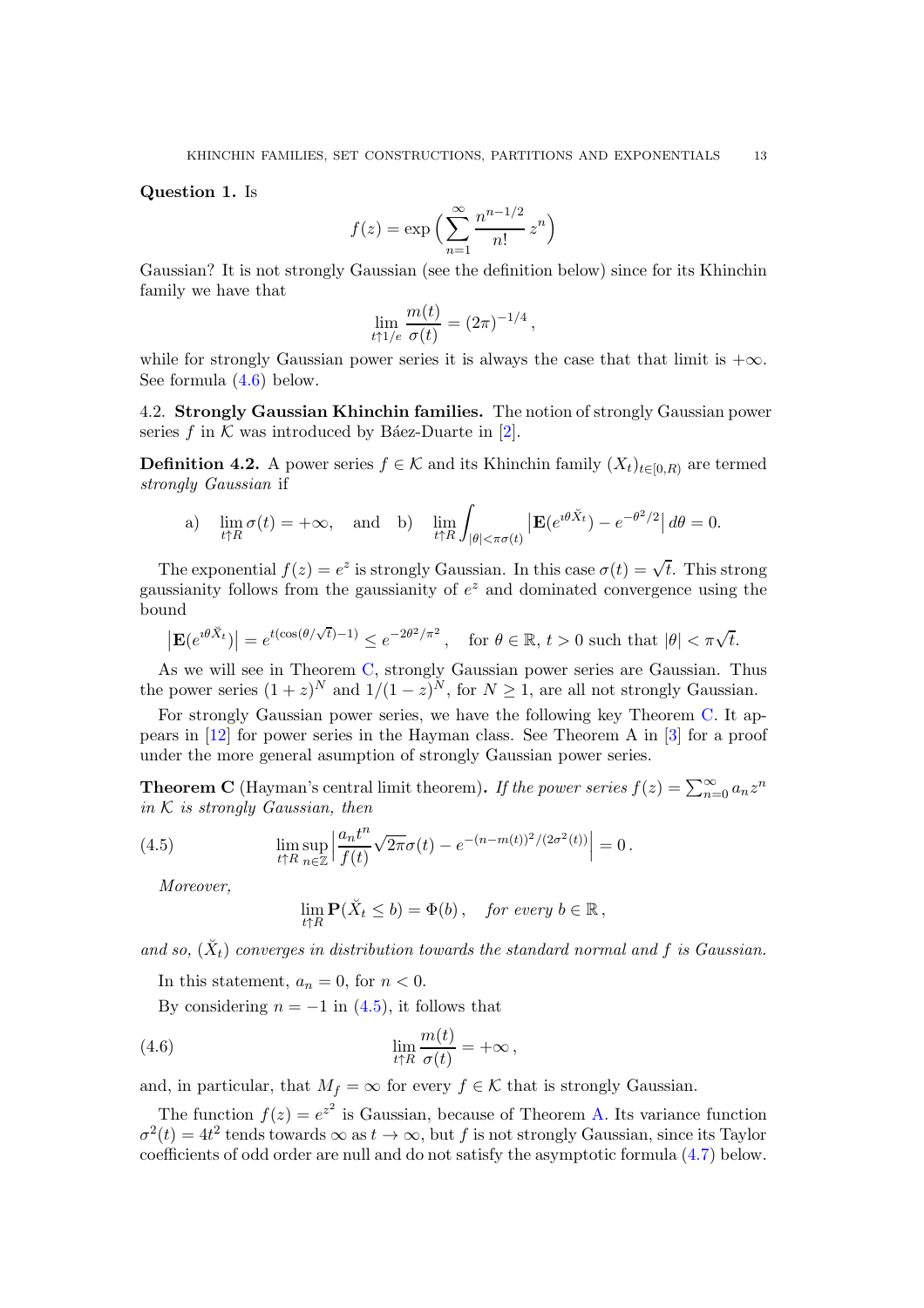<span id="page-13-1"></span>4.2.1. Coefficients of strongly Gaussian power series. For strongly Gaussian power series, we have the following asymptotic formula for its coefficients.

<span id="page-13-5"></span>**Theorem D** (Hayman's asymptotic formula). If  $f(z) = \sum_{n=0}^{\infty} a_n z^n$  in K is strongly Gaussian, then

(4.7) 
$$
a_n \sim \frac{1}{\sqrt{2\pi}} \frac{f(t_n)}{t_n^n \sigma(t_n)}, \quad \text{as } n \to \infty.
$$

In the asymptotic formula above,  $t_n$  is given by  $m(t_n) = n$ , for each  $n \geq 1$ . This asymptotic formula follows readily from Theorem [C,](#page-12-1) or alternatively, from Hayman's formula [\(2.1\)](#page-3-0) and strong gaussianity.

For the exponential function  $f(z) = e^z$ , one has  $m(t) = t$  and  $\sigma(t) = \sqrt{t}$ , for  $t \ge 0$ , and  $t_n = n$  for  $n \geq 1$ . The asymptotic formula above gives

<span id="page-13-2"></span>
$$
\frac{1}{n!} \sim \frac{1}{\sqrt{2\pi}} \frac{e^n}{n^n \sqrt{n}}, \quad \text{as } n \to \infty,
$$

that is Stirling's formula.

Actually, if  $\omega_n$  is a good approximation of  $t_n$ , in the sense that

<span id="page-13-3"></span>
$$
\lim_{n\to\infty}\frac{m(\omega_n)-n}{\sigma(\omega_n)}=0\,,
$$

then from Hayman's formula  $(2.1)$  and strong gaussianity we have that

(4.8) 
$$
a_n \sim \frac{1}{\sqrt{2\pi}} \frac{f(\omega_n)}{\sigma(\omega_n) \,\omega_n^n}, \quad \text{as } n \to \infty.
$$

In general, precise expressions for the  $t_n$  are rare, since inverting  $m(t)$  is usually complicated. But, fortunately, in practice, one can do with a certain asymptotic approximation due to B $\acute{a}$ ez-Duarte,  $[2]$ , which we now describe.

Suppose that  $f \in \mathcal{K}$  is strongly Gaussian. Assume that  $\widetilde{m}(t)$  is continuous and monotonically increasing to  $+\infty$  in [0, R) and that  $\tilde{m}(t)$  is a good approximation of  $m(t)$  in the sense that

(4.9) 
$$
\lim_{t \uparrow R} \frac{m(t) - \widetilde{m}(t)}{\sigma(t)} = 0.
$$

Let  $\tau_n$  be defined by  $\widetilde{m}(\tau_n) = n$ , for each  $n \geq 1$ .

<span id="page-13-6"></span> $\sum_{n=0}^{\infty} a_n z^n$  in K is strongly Gaussian and [\(4.9\)](#page-13-0) is satisfied, then **Theorem E** (Báez-Duarte asymptotic formula). With the notations above, if  $f(z) =$ 

<span id="page-13-4"></span><span id="page-13-0"></span>
$$
a_n \sim \frac{1}{\sqrt{2\pi}} \frac{f(\tau_n)}{\tau_n^n \sigma(\tau_n)}, \quad \text{as } n \to \infty.
$$

This follows readily from [\(4.8\)](#page-13-3).

Besides, if  $\tilde{\sigma}(t)$  is such that  $\sigma(t) \sim \tilde{\sigma}(t)$  as  $t \uparrow R$ , we may further write

(4.10) 
$$
a_n \sim \frac{1}{\sqrt{2\pi}} \frac{f(\tau_n)}{\tau_n^n \tilde{\sigma}(\tau_n)}, \quad \text{as } n \to \infty.
$$

In practice, using [\(4.10\)](#page-13-4) requires approximating m by  $\tilde{m}$  to obtain  $\tau_n$ , and then obtaining good enough approximations of  $\sigma$  and  $f$  on  $(0, R)$  to produce asymptotic formulas of  $\sigma(\tau_n)$  and  $f(\tau_n)$ .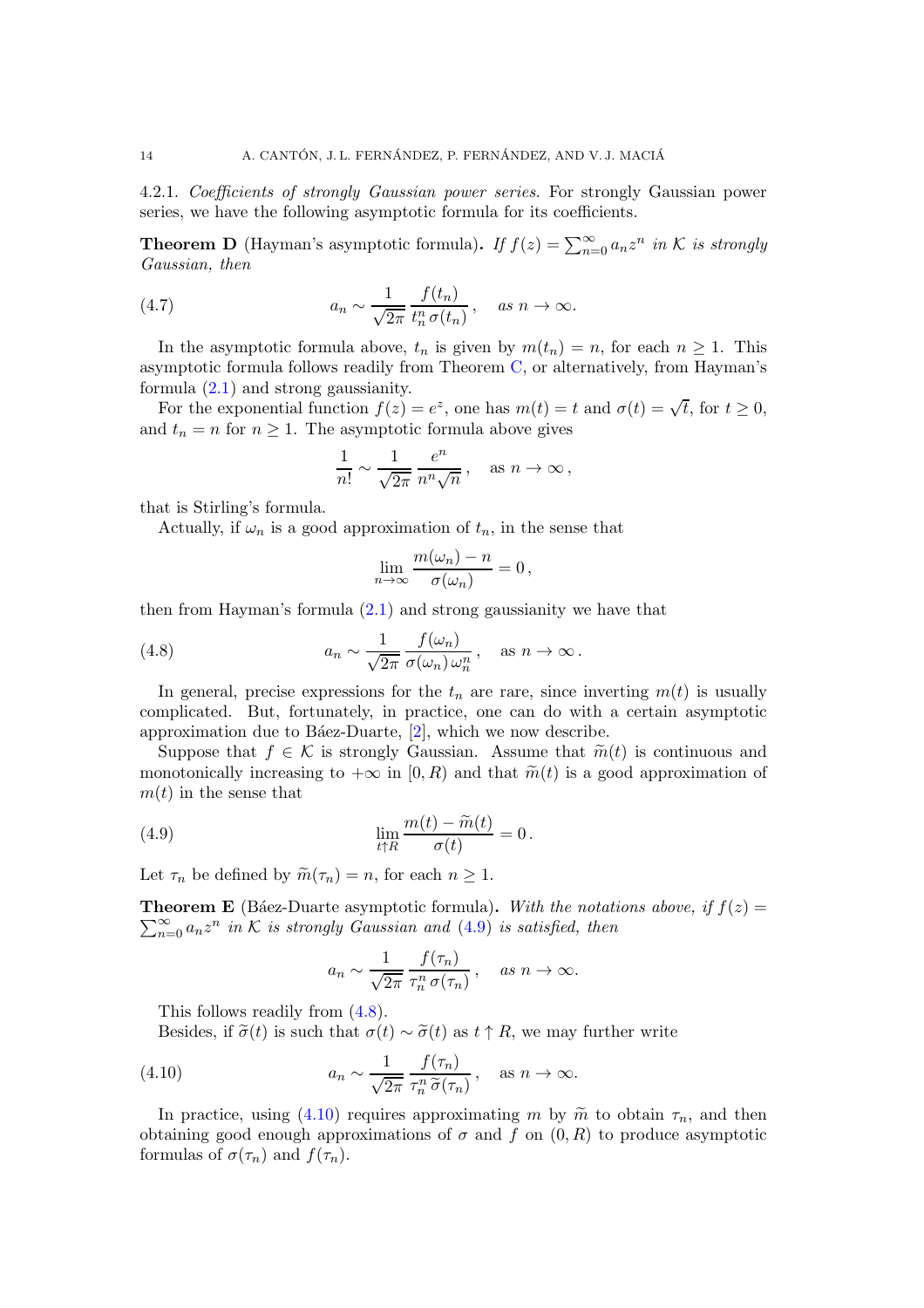<span id="page-14-1"></span>4.3. **Hayman class.** The class of Hayman consists of power series f in K which satisfy some concrete and verifiable conditions which imply that  $f$  is strongly Gaussian, see Theorem [F](#page-14-2) below.

**Definition 4.3.** A power series  $f \in \mathcal{K}$  is in the *Hayman class* (or is Haymanadmissible or just H-admissible) if for a certain function  $h: [0, R) \to (0, \pi]$ , the following conditions are satisfied:

<span id="page-14-5"></span>(4.11) (major arc): 
$$
\lim_{t \uparrow R} \sup_{|\theta| \le h(t) \sigma(t)} |\mathbf{E}(e^{i\theta \check{X}_t}) e^{\theta^2/2} - 1| = 0,
$$

<span id="page-14-3"></span>(4.12) (minor arc): 
$$
\lim_{t \uparrow R} \sigma(t) \sup_{h(t)\sigma(t) \leq |\theta| \leq \pi \sigma(t)} |\mathbf{E}(e^{i\theta \check{X}_t})| = 0,
$$

and

<span id="page-14-4"></span>(4.13) (variance condition): 
$$
\lim_{t \uparrow R} \sigma(t) = \infty
$$
.

We refer to the function  $h$  in the definition above as a *cut* between a *major* arc and a minor arc.

Some authors include in the Hayman class power series with a finite number of negative coefficients. This is not the case in this paper.

For f in the Hayman class, the characteristic function of  $\breve{X}_t$  is uniformly approximated by  $e^{-\theta^2/2}$  in the major arc, while it is uniformly  $o(1/\sigma(t))$  in the minor arc.

Observe that condition  $(4.12)$  may be written more simply and in terms of f itself as the requirement that

$$
\lim_{t\uparrow R}\sigma(t)\sup_{h(t)\leq|\theta|\leq\pi}|\mathbf{E}(e^{\imath\theta X_t})|=\lim_{t\uparrow R}\sigma(t)\sup_{h(t)\leq|\theta|\leq\pi}\frac{|f(te^{\imath\theta})|}{f(t)}=0.
$$

<span id="page-14-2"></span>Theorem F. Power series in the Hayman class are strongly Gaussian.

In a certain sense, the above theorem places the conditions for Hayman class as a criterion for being strongly Gaussian. For a proof, see Theorem 3.7 in [\[3\]](#page-22-0). Thus we have that being in the Hayman class implies strong gaussianity, which in turn implies gaussianity. In applications, we shall always check that the power series belongs to the Hayman class.

<span id="page-14-0"></span>We refer to  $[3]$ , and, of course, to  $[12]$ , for examples and further properties of the Hayman class.

#### 5. Exponentials and the Hayman class

Along this section, we consider nonconstant power series  $g(z) = \sum_{n=0}^{\infty} b_n z^n$  with *nonnegative coefficients* and radius of convergence  $R > 0$ ; it is not required that  $g(0) > 0$ . We are interested in conditions on g which guarantee that  $f = e^g$ , which is in  $K$ , is in the Hayman class.

There are two results of Hayman in [\[12\]](#page-22-1) along this line.

- (a) If g is a power series in the Hayman class, then  $f = e^g$  is in the Hayman class; see Theorem VI in [\[12\]](#page-22-1).
- (b) If  $B$  is a nonconstant polynomial with nonnegative coefficients and such that  $Q_B = \gcd\{n \geq 1 : b_n > 0\} = 1$ , then  $e^B$  is in the Hayman class.

**Remark 5.1.** In [\[14\]](#page-22-9), it is shown that if g is in the Hayman class, then  $f = e^g$  satisfies the stronger (than Hayman) conditions of Harris and Schoenfeld, [\[11\]](#page-22-10), which allow to obtain full asymptotic expansions of coeficientes and not just asymptotic formulas.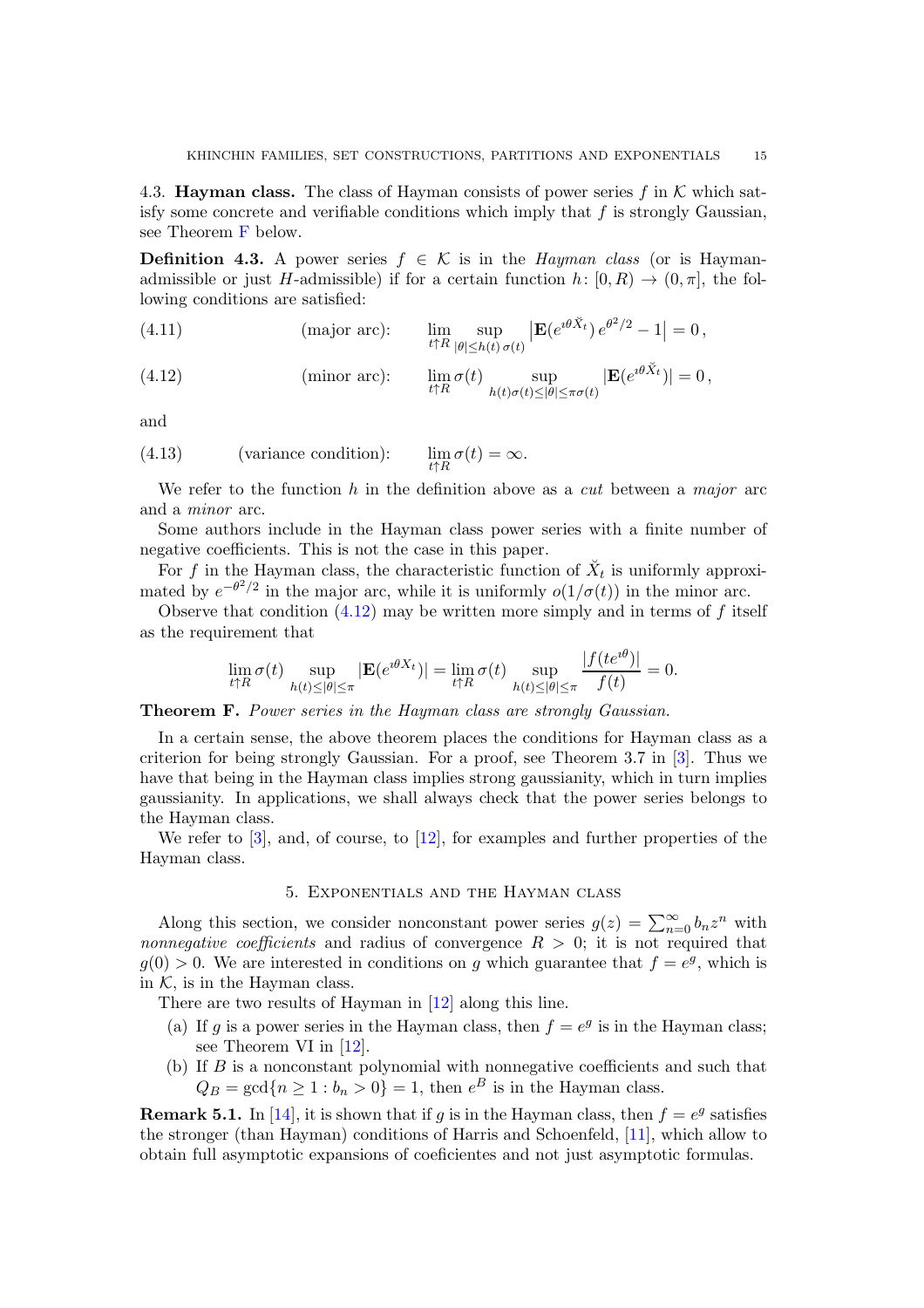Remark 5.2. In Theorem X of [\[12\]](#page-22-1), Hayman proves the following stronger version of (b): Let  $B(z) = \sum_{n=0}^{N} b_n z^n$  be a nonconstant polynomial with real coefficients such that for each  $d > 1$  there exists m, not a multiple of d, such that  $b_m \neq 0$ , and such that if  $m(d)$  is the largest such m, then  $b_{m(d)} > 0$ . If  $e^B$  is in K, then  $e^B$  is in the Hayman class.

For a direct proof of E2), we refer to Proposition 5.1 in [\[3\]](#page-22-0).

Theorem [G,](#page-15-0) stated below, which is Theorem 4.1 in [\[3\]](#page-22-0), exhibits conditions on the function g which ensure that  $f$  is in the Hayman class.

Further, we describe in Theorem [5.3](#page-16-0) a 'practical' approach to verify that a power series satisfies the conditions of Theorem [G.](#page-15-0)

Finally, Theorems [5.5](#page-17-0) and [5.7](#page-18-0) give easily verifiable conditions on the coefficients  $b_n$ of g that imply that  $f = e^g$  is in the Hayman class. These theorems may be directly applied to the generating functions of sets constructions (and also to other exponentials) to check that they belong to the Hayman class.

Let  $(X_t)_{t\in[0,R)}$  be the Khinchin family of  $f=e^g$ . The mean and variance functions of  $f$ , written in terms of  $g$ , are

(5.1) 
$$
m(t) = \frac{tf'(t)}{f(t)} = tg'(t) = \sum_{n=1}^{\infty} nb_n t^n, \text{ for } t \in (0, R),
$$

and

<span id="page-15-4"></span>(5.2) 
$$
\sigma^{2}(t) = tm'(t) = tg'(t) + t^{2}g''(t) = \sum_{n=1}^{\infty} n^{2}b_{n} t^{n}, \text{ for } t \in (0, R).
$$

Since g has nonnegative coefficients, the variance function  $\sigma^2(t)$  of f is increasing in [0, R). Observe also that  $m(t) \leq \sigma^2(t)$ , for  $t \in [0, R)$ .

The variance condition  $(4.13)$  required for f to be in the Hayman class translates readily in the following condition in terms of  $q$ :

$$
\lim_{t \uparrow R} (tg'(t) + t^2 g''(t)) = +\infty.
$$

To properly handle the minor and major arc conditions in terms of  $g$ , we introduce

(5.3) 
$$
\omega_g(t) \triangleq \frac{1}{6}(b_1t + 8b_2t^2 + \frac{9}{2}t^3g'''(t)), \text{ for } t \in (0, R).
$$

The following theorem is Theorem 4.1 in [\[3\]](#page-22-0).

<span id="page-15-0"></span>**Theorem G.** Let q be a nonconstant power series with radius of convergence R and nonnegative coefficients.

<span id="page-15-3"></span>If the variance condition

(5.4) 
$$
\lim_{t \uparrow R} (tg'(t) + t^2 g''(t)) = +\infty.
$$

is satisfied and there is a cut function  $h: [0, R) \to (0, \pi)$  so that

<span id="page-15-1"></span>(5.5) 
$$
\lim_{t \uparrow R} \omega_g(t) h(t)^3 = 0,
$$

and

<span id="page-15-2"></span>(5.6) 
$$
\lim_{t \uparrow R} \sigma(t) \exp \left( \sup_{h(t) \le |\theta| \le \pi} \Re g(t e^{i\theta}) - g(t) \right) = 0
$$

hold, then  $f = e^g$  is in the Hayman class.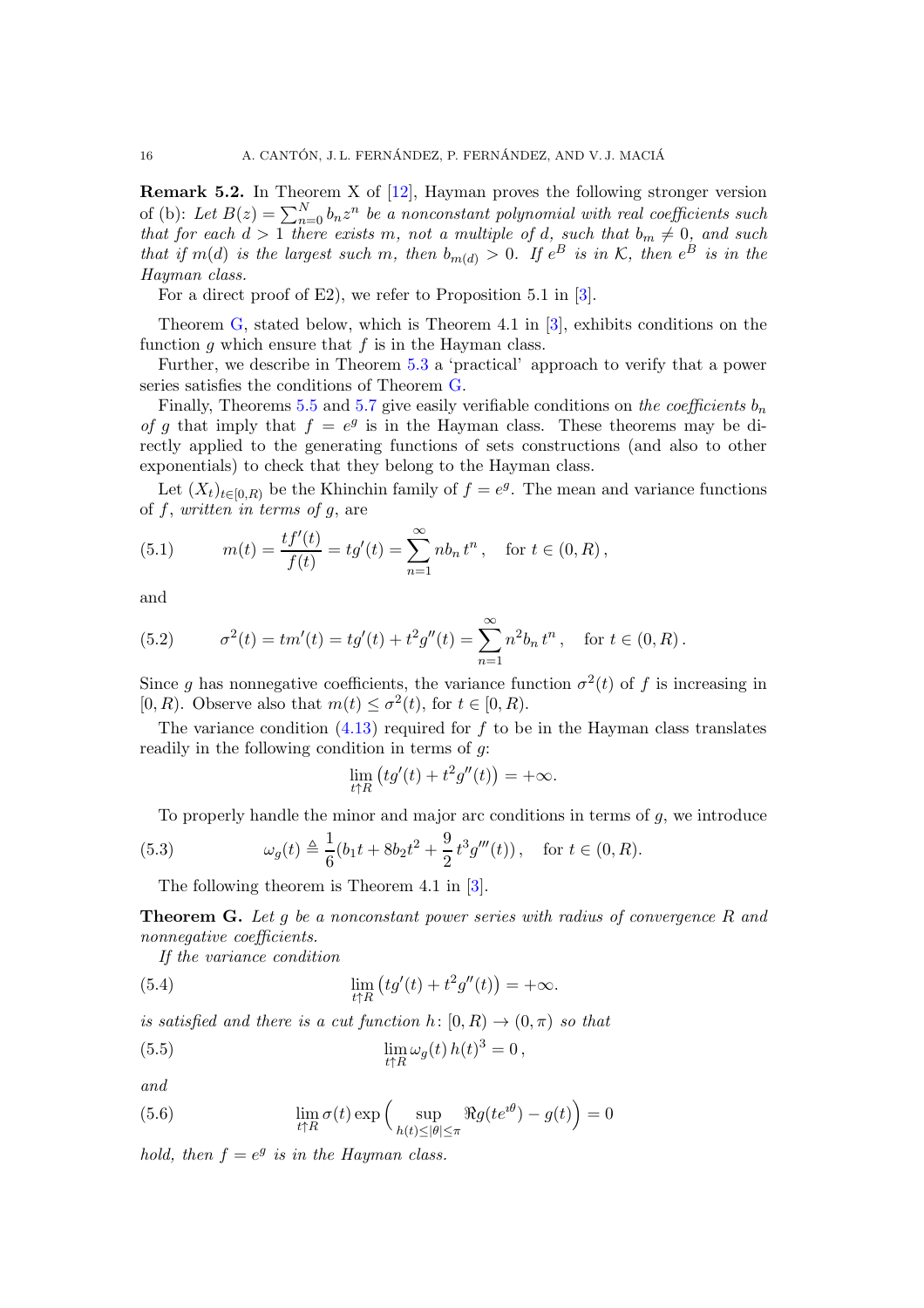Condition  $(5.5)$  of Theorem [G](#page-15-0) gives that the cut function h fulfills condition  $(4.11)$ on the major arc. Also, condition  $(5.6)$  of Theorem [G,](#page-15-0) which involves h and g, implies that condition [\(4.12\)](#page-14-3) on the minor arc is satisfied.

Condition [\(5.6\)](#page-15-2) on the minor arc is the most delicate to check. In practice, it depends on properly bounding  $\sup_{\omega \leq |\theta| \leq \pi} \Re g(t e^{i\theta}) - g(t)$  for general  $\omega$ , as it is exhibited in the following variant, actually a corollary, of Theorem [G.](#page-15-0)

<span id="page-16-0"></span>**Theorem 5.3.** Let g be a nonconstant power series with radius of convergence R and nonnegative coefficients, and let  $h: [0, R) \to (0, \pi)$  be a cut function.

Assume that the variance condition  $(5.4)$  and the condition on the major arc  $(5.5)$ of Theorem [G](#page-15-0) are satisfied.

Assume further that there are positive functions  $U, V$  defined in  $(t_0, R)$ , for some  $t_0 \in (0, R)$ , where U takes values in  $(0, \pi]$  and V in  $(0, \infty)$ , and such that

<span id="page-16-1"></span>(5.7) 
$$
\sup_{|\theta| \ge \omega} \left( \Re g(t e^{i\theta}) - g(t) \right) \le -V(t) \, \omega^2, \quad \text{for } \omega \le U(t) \text{ and } t \in (t_0, R),
$$

and

(5.8) 
$$
h(t) \le U(t), \quad \text{for } t \in (t_0, R) \quad \text{and} \quad \lim_{t \uparrow R} \sigma(t) e^{-V(t)h(t)^2} = 0.
$$

<span id="page-16-2"></span>Then  $f = e^g$  is in the Hayman class.

*Proof.* The pair of conditions  $(5.7)$  and  $(5.8)$  together imply condition  $(5.6)$ . This is so since the first half of [\(5.8\)](#page-16-2) allows us to take  $\omega = h(t)$  in [\(5.7\)](#page-16-1) to obtain

$$
\exp\left(\sup_{|\theta|\geq h(t)} \Re g(te^{i\theta}) - g(t)\right) \leq \exp\left(-V(t) h(t)^2\right), \text{ for } t \in (t_0, R),
$$

and to then apply the second half of  $(5.8)$ .

Notice further that if for a function V defined in  $(t_0, R)$ , for some  $t_0 \in (0, R)$ , and taking values in  $(0, +\infty)$ , we have that

<span id="page-16-3"></span>(5.9) 
$$
\Re g(te^{i\theta}) - g(t) \leq -V(t)\theta^2, \text{ for } |\theta| \leq \pi \text{ and } t \in (t_0, R),
$$

then we may set  $U \equiv \pi$ , and the cut h is just required to satisfy

<span id="page-16-4"></span>(5.10) 
$$
\lim_{t \uparrow R} \sigma(t) e^{-V(t)h(t)^2} = 0.
$$

Thus these two conditions  $(5.9)$  and  $(5.10)$  imply the conditions  $(5.7)$  and  $(5.8)$  of Theorem [5.3.](#page-16-0)

Next we will exhibit easily verifiable requirements on the coefficients of  $q$  to obtain functions V and U so that the conditions  $(5.7)$  and  $(5.8)$  hold, or, simply, a function V so that the conditions  $(5.9)$  and  $(5.10)$  are satisfied.

The announced requirements differ if the power series  $q$  is entire or has finite radius of convergence; we split the discussion accordingly.

5.1. Case g entire,  $R = \infty$ . Here, g is an entire power series with nonnegative coefficients.

<span id="page-16-6"></span>Lemma 5.4. If an entire power series g with nonnegative coefficients satisfies, for some  $\beta > 0$  and  $B > 0$ , that

<span id="page-16-5"></span>(5.11) 
$$
\Re g(te^{i\theta}) - g(t) \leq B(e^{\beta t \cos \theta} - e^{\beta t}), \quad \text{for } t > 0 \text{ and } |\theta| \leq \pi,
$$

then condition [\(5.9\)](#page-16-3) is satisfied with  $V(t) = Ce^{\beta t}$  for some constant  $C > 0$  depending only on B and  $\beta$ , and condition [\(5.10\)](#page-16-4) requires that  $\lim_{t\to\infty} \sigma(t) \exp(-Ce^{\beta t}h(t)^2) = 0$ .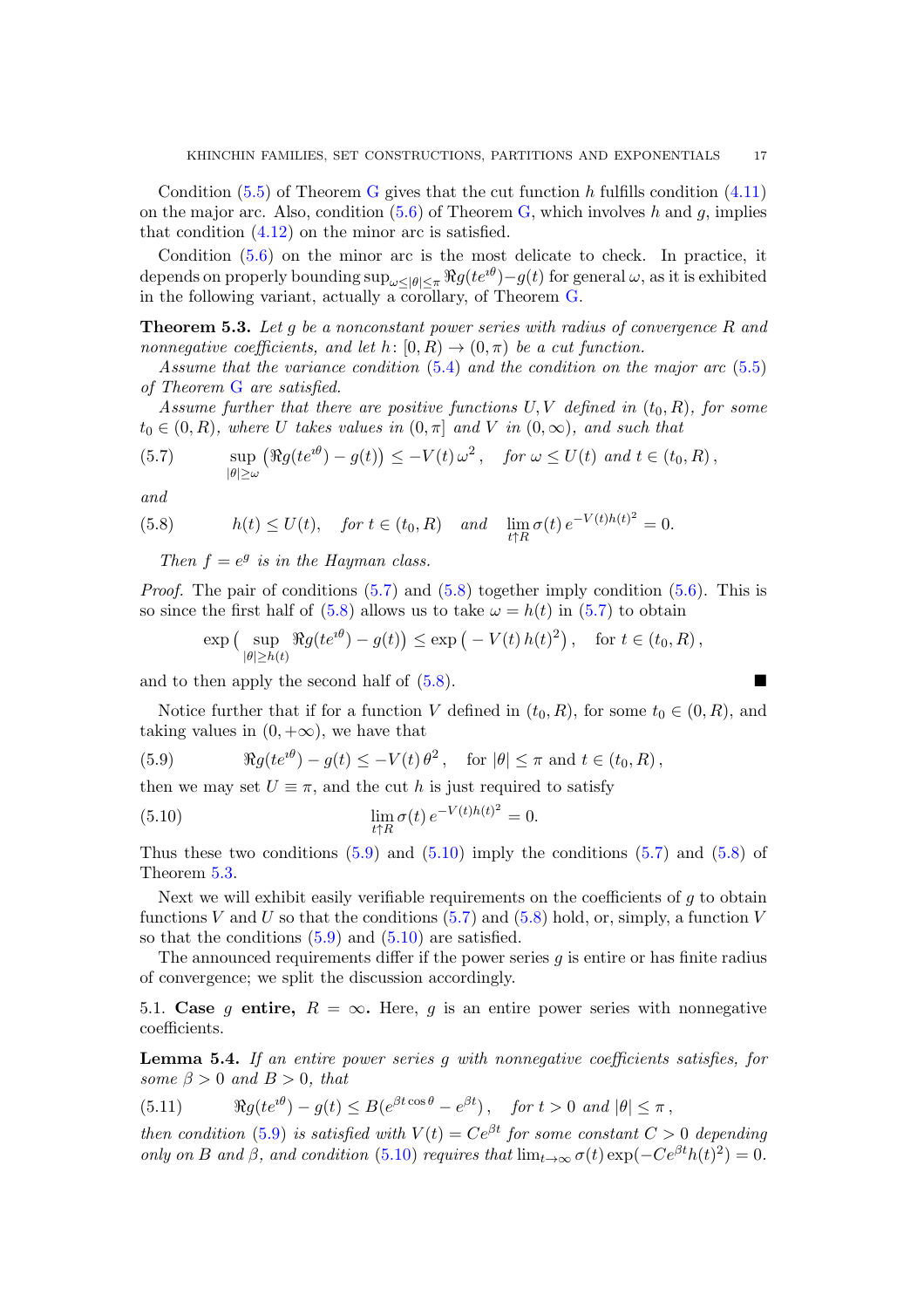*Proof.* For  $t > 0$  and  $\beta > 0$ , the convexity of the exponential function  $x \mapsto e^{\beta tx}$  in the interval [−1, 1] gives

$$
e^{\beta t} - e^{\beta t \cos \theta} \ge (1 - \cos \theta) \frac{e^{\beta t} - e^{-\beta t}}{2}
$$
, for  $\theta \in [-\pi, \pi]$ .

Thus, we have, for  $t \geq 1$ , that

$$
e^{\beta t \cos \theta} - e^{\beta t} \le (\cos \theta - 1) \frac{e^{\beta t} - e^{-\beta t}}{2} \le e^{\beta t} \frac{1 - e^{-2\beta}}{2} (\cos \theta - 1) \le -\frac{1 - e^{-2\beta}}{\pi^2} e^{\beta t} \theta^2.
$$

In the second inequality we have used that  $t \geq 1$ ; the inequality  $1 - \cos x \geq 2x^2/\pi^2$ . valid for  $x \in [-\pi, \pi]$ , yields the last step.

<span id="page-17-1"></span><span id="page-17-0"></span>**Theorem 5.5.** Let 
$$
g(z) = \sum_{n=0}^{\infty} b_n z^n
$$
 satisfy  
(5.12) 
$$
B \frac{\beta^n}{n!} \leq b_n \leq L \frac{\lambda^n}{n!} \text{ for } n \geq 1,
$$

for some constants  $B, L > 0$ , and  $\beta, \lambda > 0$  such that  $2\lambda < 3\beta$ .

Then g satisfies the requirements of Theorem [5.3](#page-16-0) and therefore  $f = e^g$  is in the Hayman class.

*Proof.* Condition [\(5.12\)](#page-17-1) gives that the power series q has radius of convergence  $R =$  $+\infty$ . Besides, condition [\(5.12\)](#page-17-1) and Proposition [2.3](#page-5-1) show that the variance  $\sigma^2(t)$ satisfies that  $t^2 e^{\beta t} = O(\sigma^2(t))$  and that  $\sigma^2(t) = O(t^2 e^{\lambda t})$ , and that  $\omega_g$  satisfies that  $\omega_g(t) = O(t^3 e^{\lambda t}), \text{ as } t \to \infty.$ 

The variance condition [\(5.4\)](#page-15-3) is thus obviously satisfied. The major arc condi-tion [\(5.5\)](#page-15-1) holds with the cut function  $h(t) = e^{-\alpha t}$ , where  $\alpha \in (\lambda/3, \beta/2)$ , since  $3\alpha > \lambda$ .

Also, for  $t > 0$  and  $|\theta| \leq \pi$ , we have that

$$
\Re g(te^{i\theta}) - g(t) = \sum_{n=1}^{\infty} b_n t^n (\cos n\theta - 1) \leq B \sum_{n=1}^{\infty} \frac{(\beta t)^n}{n!} (\cos n\theta - 1)
$$
  
=  $B (\Re e^{\beta te^{i\theta}} - e^{\beta t}) \leq B(|e^{\beta te^{i\theta}}| - e^{\beta t}) = B(e^{\beta t \cos \theta} - e^{\beta t}),$ 

and, consequently, condition [\(5.11\)](#page-16-5) of Lemma [5.4](#page-16-6) is satisfied.

Condition [\(5.9\)](#page-16-3) is satisfied with the choice  $V(t) = Ce^{\beta t}$ ,  $t > 1$ , and [\(5.10\)](#page-16-4) holds because  $2\alpha < \beta$ . As mentioned above, these two conditions imply the conditions [\(5.7\)](#page-16-1) and [\(5.8\)](#page-16-2) of Theorem [5.3,](#page-16-0) and thus we conclude that f is in the Hayman class.  $\blacksquare$ 

5.2. Case g not entire,  $R < \infty$ . Here, we will repeatedly appeal to Proposition [2.1.](#page-4-0)

<span id="page-17-3"></span>**Lemma 5.6.** If a power series  $q$  with nonnegative coefficients and radius of converqence  $R = 1$  satisfies, for some  $\beta > 0$  and  $B > 0$ , that

<span id="page-17-2"></span>
$$
(5.13) \quad \Re g(te^{i\theta}) - g(t) \leq B\Big(\frac{1}{|1 - te^{i\theta}|^{\beta}} - \frac{1}{(1 - t)^{\beta}}\Big), \quad \text{for } t \in (0, 1) \text{ and } |\theta| \leq \pi,
$$

then

$$
\sup_{|\theta| \ge \omega} \Re g(te^{i\theta}) - g(t) \le -C \frac{1}{(1-t)^{2+\beta}} \omega^2, \quad \text{for } t \in (1/2, 1) \text{ and } 0 \le \omega \le D(1-t),
$$

where  $C > 0$  and  $D > 0$  depend only on  $\beta$  and  $B$ .

And, in particular, if we set  $V(t) = C/(1-t)^{2+\beta}$ , and  $U(t) = D(1-t)$ , for  $t \in (1/2, 1)$ , then condition [\(5.7\)](#page-16-1) is satisfied and condition [\(5.8\)](#page-16-2) requires that

$$
\lim_{t \to \infty} \sigma(t) \exp\left(-\frac{Ch(t)^2}{(1-t)^{2+\beta}}\right) = 0.
$$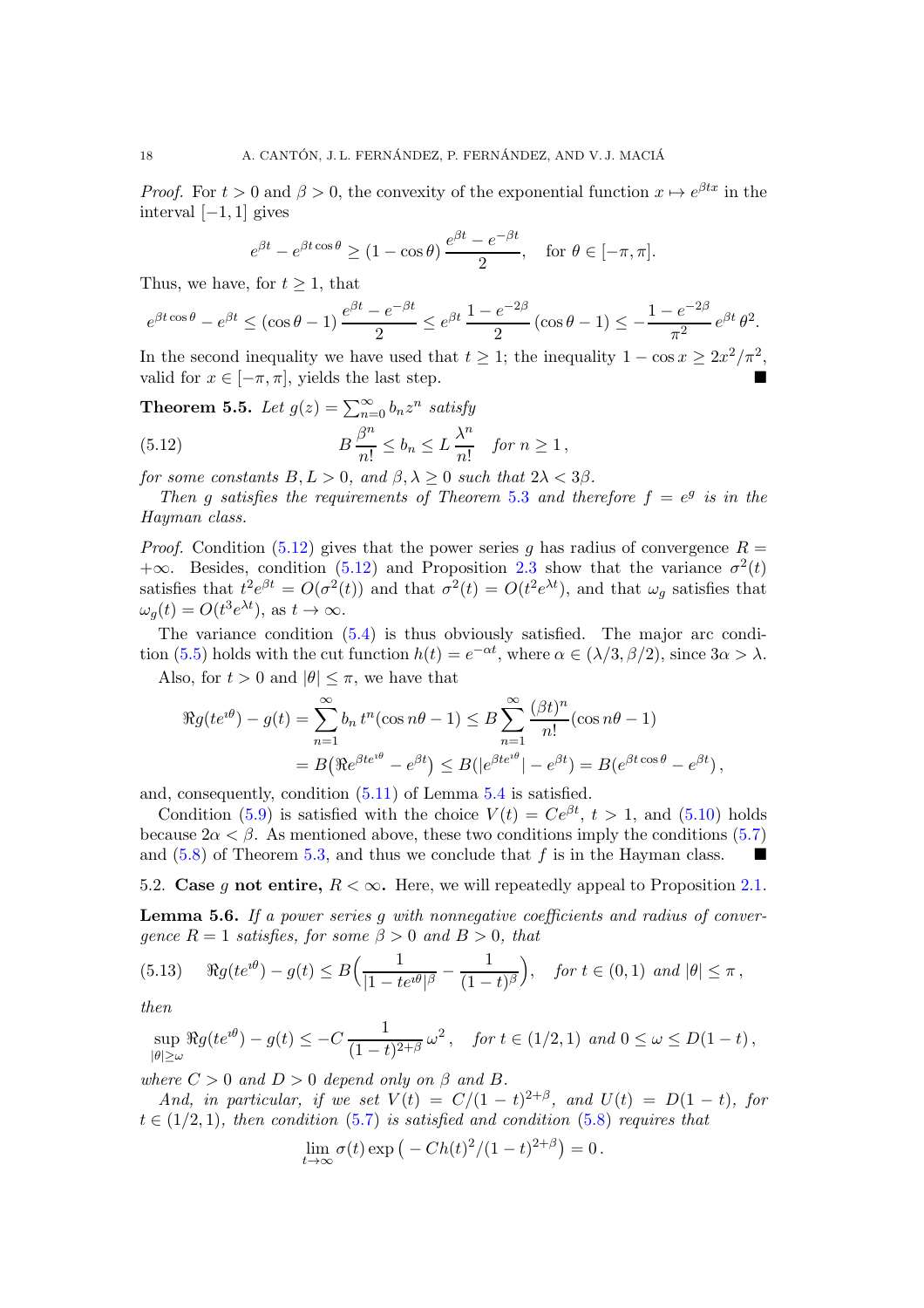*Proof.* Let  $\beta > 0$ . For  $t \in (0,1)$  and  $|\theta| \leq \pi$ , we have that

$$
\Re g(te^{i\theta}) - g(t) \leq \frac{B}{(1-t)^{\beta}} \left( \left( \left| \frac{1-t}{1-te^{i\theta}} \right|^2 \right)^{\beta/2} - 1 \right).
$$

Thus, for  $t \in (1/2, 1)$  and  $0 \leq \omega < (1-t)$  we have that

$$
\sup_{|\theta| \ge \omega} \Re g(t e^{i\theta}) - g(t) \le \frac{B}{(1-t)^{\beta}} \Big( \big(1 - C \frac{1}{(1-t)^2} \omega^2 \big)^{\beta/2} - 1 \Big),
$$

and, for  $\omega < D_{\beta}(1-t)$ , for  $D_{\beta} > 0$  appropriately small, and some constant  $C_{\beta} > 0$ , we have that

<span id="page-18-1"></span>
$$
\sup_{|\theta| \ge \omega} \Re g(t e^{i\theta}) - g(t) \le -\frac{B}{(1-t)^{\beta}} C_{\beta} \frac{1}{(1-t)^2} \omega^2.
$$

<span id="page-18-0"></span>**Theorem 5.7.** Let  $g(z) = \sum_{n=0}^{\infty} b_n z^n$  satisfy

(5.14) 
$$
B\frac{n^{\beta}}{R^n} \leq b_n \leq L\frac{n^{\lambda}}{R^n}, \text{ for } n \geq 1,
$$

for some constants  $B, L > 0$ , finite radius  $R > 0$  and  $\beta, \lambda > -1$  such that  $2\lambda < 3\beta + 1$ .

Then g satisfies the requirements of Theorem [5.3](#page-16-0) and therefore  $f = e^g$  is in the Hayman class.

*Proof.* Because of  $(5.14)$ , the power series q has radius of convergence R. By considering  $g(Rz)$ , we may assume that  $R = 1$ . Appealing to Proposition [2.1,](#page-4-0) we see that the variance function of  $f = e^g$  satisfies that  $1/(1-t)^{3+\beta} = O(\sigma^2(t))$  and that  $\sigma^2(t) = O(1/(1-t)^{3+\lambda})$ , and that  $\omega_g$  satisfies that  $\omega_g(t) = O(1/(1-t)^{4+\lambda})$  as  $t \uparrow 1$ .

The variance condition  $(5.4)$  (or directly  $(4.13)$ ) is obviously satisfied.

We propose a cut  $h(t) = (1-t)^{\alpha}$ , where  $\alpha \in (\lambda/3 + 4/3, \beta/2 + 3/2)$ . The major arc condition [\(5.5\)](#page-15-1) holds since  $3\alpha > \lambda + 4$ .

For  $t \in (0,1)$  and  $|\theta| \leq \pi$ , we have that

$$
\Re g(te^{i\theta}) - g(t) = \sum_{n=1}^{\infty} b_n t^n (\cos n\theta - 1) \leq B \sum_{n=1}^{\infty} n^{\beta} t^n (\cos n\theta - 1)
$$
  

$$
\leq B_{\beta} \sum_{n=1}^{\infty} \frac{\Gamma(n + \beta + 1)}{\Gamma(\beta + 1)n!} t^n (\cos n\theta - 1) = B_{\beta} \left( \Re \frac{1}{(1 - te^{i\theta})^{\beta + 1}} - \frac{1}{(1 - t)^{\beta + 1}} \right)
$$
  

$$
\leq B_{\beta} \left( \left| \frac{1}{1 - te^{i\theta}} \right|^{\beta + 1} - \left( \frac{1}{1 - t} \right)^{\beta + 1} \right),
$$

where we have appealed to the comparison [\(2.2\)](#page-4-1) within Proposition [2.1.](#page-4-0) Consequently, condition [\(5.13\)](#page-17-2) of Lemma [5.6](#page-17-3) does hold.

If we set  $V(t) = C/(1-t)^{\beta+3}$ , for  $t \in (1/2, 1)$ , [\(5.7\)](#page-16-1) is satisfied and [\(5.8\)](#page-16-2) requires that  $\lim_{t\to\infty} \sigma(t) \exp(-Ch(t)^2/(1-t)^{\beta+3}) = 0$ , which does hold since  $2\alpha < \beta + 3$ .

Thus the conclusion follows from Theorem [5.3.](#page-16-0)

## 5.3. Applications of Theorems [5.5](#page-17-0) and [5.7.](#page-18-0)

### 5.3.1. Sets of labeled classes.

• The egf  $e^{e^{z}-1}$  of the Bell numbers, enumerating sets of sets, is  $f = e^{g}$  with  $b_n = 1/n!$ , for  $n \ge 1$ .

The egf  $e^{ze^z}$  of sets of pointed sets, is  $f = e^g$  with  $b_n = n/n!$ , for  $n \ge 1$ .

Both satisfy the hypothesis of Theorem [5.5](#page-17-0) and, thus, in particular they are in the Hayman class.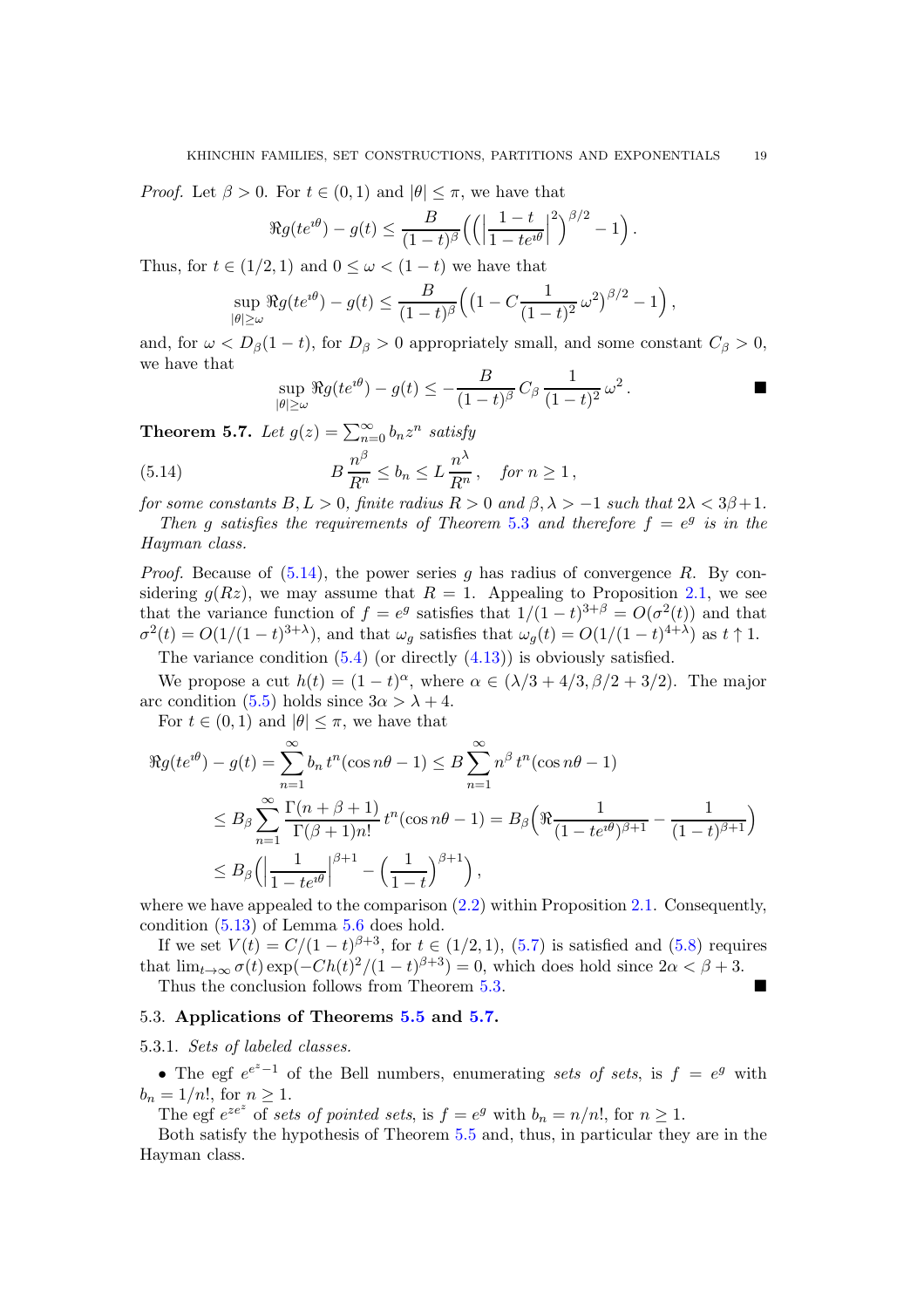• The power series  $f(z) = e^{z/(1-z)}$ , egf of sets of lists, has  $g(z) = z/(1-z)$ with  $b_n = 1$ , for  $n \geq 1$ . The coefficients of the function g satisfy the hypothesis of Theorem [5.7](#page-18-0) and, thus, in particular,  $f = e^g$  is in the Hayman class.

In general,  $f(z) = e^{z/(1-z)^{\gamma}}$  is in the Hayman class for  $\gamma > 0$ .

But,  $f(z) = e^{\ln 1/(1-z)} = 1/(1-z)$ , the egf of sets of cycles is not even Gaussian, as shown in Section [4.1.](#page-9-4)

• The egf f of sets of functions is  $f = e^g$  with  $g(z) = \sum_{n=1}^{\infty} (n^n/n!)z^n$ . In this case, the coefficients  $b_n$  of g satisfy [\(5.14\)](#page-18-1) with  $R = 1/e$  and  $\beta = \lambda = -1/2$ , and therefore f is in the Hayman class.

In general, the exponential of  $\sum_{n=1}^{\infty} (n^{n-\alpha}/n!) z^n$  is in the Hayman class if  $0 \leq \alpha$ 1/2. As we have seen in Section [4.1,](#page-9-4) for  $\alpha = 1/2$  it is not strongly Gaussian, and for  $\alpha > 1/2$  is not even Gaussian.

5.3.2. Sets of unlabeled classes.

• For the ogf P of partitions, we have that  $P = e^g$ , with

$$
g(z) = \sum_{n=1}^{\infty} \frac{\sigma_1(n)}{n} z^n,
$$

where  $\sigma_1(n)$  denotes the sum of divisors of the positive integer n. The coefficients  $b_n = \sigma_1(n)/n$  satisfy, in this case,

$$
1\leq b_n\leq D_\varepsilon n^\varepsilon\,,
$$

for each  $\varepsilon > 0$  and some constant  $D_{\varepsilon} > 0$ . See Theorem 322 in [\[10\]](#page-22-11). (Actually, we may bound from above with  $\ln \ln n$ , see Theorem 323 in [\[10\]](#page-22-11)). Therefore the function g satisfies the hypothesis of Theorem [5.7](#page-18-0) and this means, in particular, that  $P = e^{g}$  is in the Hayman class.

The same argument gives that the infinite product  $\prod_{j=1}^{\infty} 1/(1-z^j)^{c_j}$ , where the  $c_j$ are integers satisfying  $1 \leq c_j \leq c$ , for some constant  $c > 1$ , is in the Hayman class.

• For the ogf  $Q$  of partitions into distinct parts, given by

$$
Q(z) \stackrel{(1)}{=} \prod_{j=1}^{\infty} (1+z^j), \quad \text{or alternatively, by} \quad Q(z) \stackrel{(2)}{=} \prod_{j=0}^{\infty} \frac{1}{1-z^{2j+1}},
$$

we have that  $Q = e^g$ , where

<span id="page-19-0"></span>
$$
g(z) \stackrel{\text{by (1)}}{=} \sum_{k,j \geq 1} \frac{(-1)^{k+1}}{k} z^{kj} \stackrel{\text{by (2)}}{=} \sum_{k \geq 1; j \geq 0} \frac{1}{k} z^{k(2j+1)} = \sum_{n=1}^{\infty} \frac{\sigma_1^{\text{odd}}(n)}{n} z^n,
$$

where  $\sigma_1^{\text{odd}}(n)$  registers the sum of the odd divisors of n.

The coefficients  $b_n = \sigma_1^{\text{odd}}(n)/n$  satisfy

(5.15) 
$$
\frac{1}{n} \leq b_n \leq D_{\varepsilon} n^{\varepsilon},
$$

for each  $\varepsilon > 0$  and some constant  $D_{\varepsilon} > 0$ . The inequality on the left holds simply because  $1 | n$ , while the inequality on the right holds because  $\sigma_1^{\text{odd}}(n) \leq \sigma_1(n)$  and Theorem 322 in [\[10\]](#page-22-11).

These bounds, though, are not within reach of Theorem [5.7,](#page-18-0) and for the function Q we will verify directly the hypothesis of Theorem [5.3.](#page-16-0)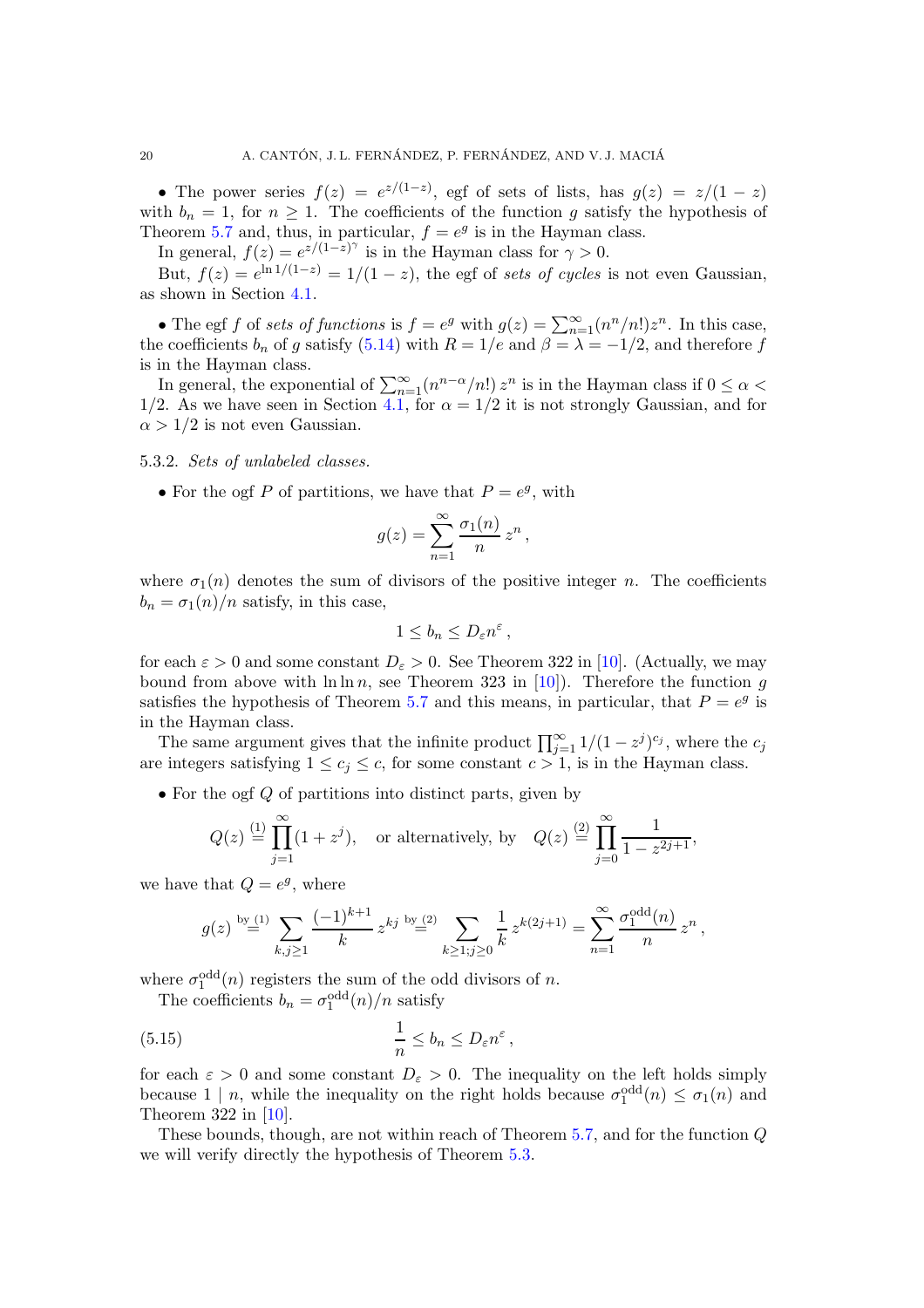Using  $(5.15)$ , Proposition [2.1](#page-4-0) and formula  $(5.2)$ , we have for the variance function  $\sigma^2(t)$  of  $f = e^g$  that

$$
\frac{1}{(1-t)^2} = O(\sigma^2(t)) \quad \text{and} \quad \sigma^2(t) = O\left(\frac{1}{(1-t)^{3+\varepsilon}}\right), \quad \text{as } t \uparrow 1,
$$

and for the function  $\omega_g(t)$  that  $\omega_g(t) = O(1/(1-t)^{4+\epsilon})$ , as  $t \uparrow 1$ .

The variance condition  $(5.4)$  (or directly  $(4.13)$ ) is obviously satisfied. We propose a cut  $h(t) = (1 - t)^{\alpha}$ , where  $\alpha \in (4/3, 3/2)$ .

The major arc condition [\(5.5\)](#page-15-1) holds since  $3\alpha > 4 + \varepsilon$ , for appropriate small  $\varepsilon$ . For  $t \in (0, 1)$  and  $|\theta| \leq \pi$ , and  $z = te^{i\theta}$ , we have that

$$
\left|\frac{1+te^{i\theta}}{1+t}\right|^2 = 1 + \frac{2t(\cos\theta-1)}{(1+t)^2} \le 1 + \frac{t}{2}(\cos\theta-1) \le e^{(t/2(\cos\theta-1))} = e^{(\Re z - |z|)/2},
$$

and, so,

$$
\frac{|Q(z)|}{|Q(|z|)} \le \exp\left(\frac{1}{4}\left(\Re\frac{z}{1-z} - \frac{|z|}{1-|z|}\right)\right) = \exp\left(\frac{1}{4}\left(\Re\frac{1}{1-z} - \frac{1}{1-|z|}\right)\right),
$$

and, consequently,

$$
\Re g(z) - g(|z|) = \ln \frac{|Q(z)|}{Q(|z|)} \le \frac{1}{4} \left( \Re \frac{1}{1-z} - \frac{1}{1-|z|} \right) \le \left| \frac{1}{1-z} \right| - \frac{1}{1-|z|}.
$$

Lemma [5.6](#page-17-3) gives us  $V(t) = C/(1-t)^3$  and  $U(t) = D(1-t)$ . Now, condition [\(5.8\)](#page-16-2) is satisfied since  $\alpha < 3/2$ .

Thus, the function  $g$  satisfies the conditions of Theorem [5.3,](#page-16-0) and, in particular,  $Q = e^g$  is in the Hayman class.

• For the ogf  $M$  of plane partitions (see [\[7\]](#page-22-3), p. 580),

$$
M(z) = \prod_{j=1}^{\infty} \frac{1}{(1 - z^j)^j},
$$

we have that  $M = e^g$ , with g given by

$$
g(z) = \sum_{n=1}^{\infty} \frac{\sigma_2(n)}{n} z^n,
$$

where  $\sigma_2(n)$  denotes the sum of the squares of the divisors of the integer  $n \geq 1$ . For each  $\varepsilon > 0$ , there is a constant  $C_{\varepsilon} > 0$  such that

$$
n \le \frac{\sigma_2(n)}{n} \le C_{\varepsilon} n^{1+\varepsilon}, \quad \text{for each } n \ge 1.
$$

This follows since  $\sigma_2(n) \leq n\sigma_1(n)$  and  $\sigma_1(n) \leq C_{\varepsilon} n^{1+\varepsilon}$ . Thus we see that g satisfies the conditions of Theorem [5.7,](#page-18-0) and, in particular, we obtain that  $M = e^g$  is in the Hayman class.

Likewise, and more generally, we see that for integer  $c \geq 0$ , the ogf of colored partitions,

$$
\prod_{j=1}^{\infty} \frac{1}{(1-z^j)^{j^c}},
$$

where each part  $j$  appears in  $j<sup>c</sup>$  different colors, is in the Hayman class. Observe that  $n^c \leq \sigma_{c+1}(n)/n \leq C_{\varepsilon} n^{c+\varepsilon}, \text{ for } n \geq 1.$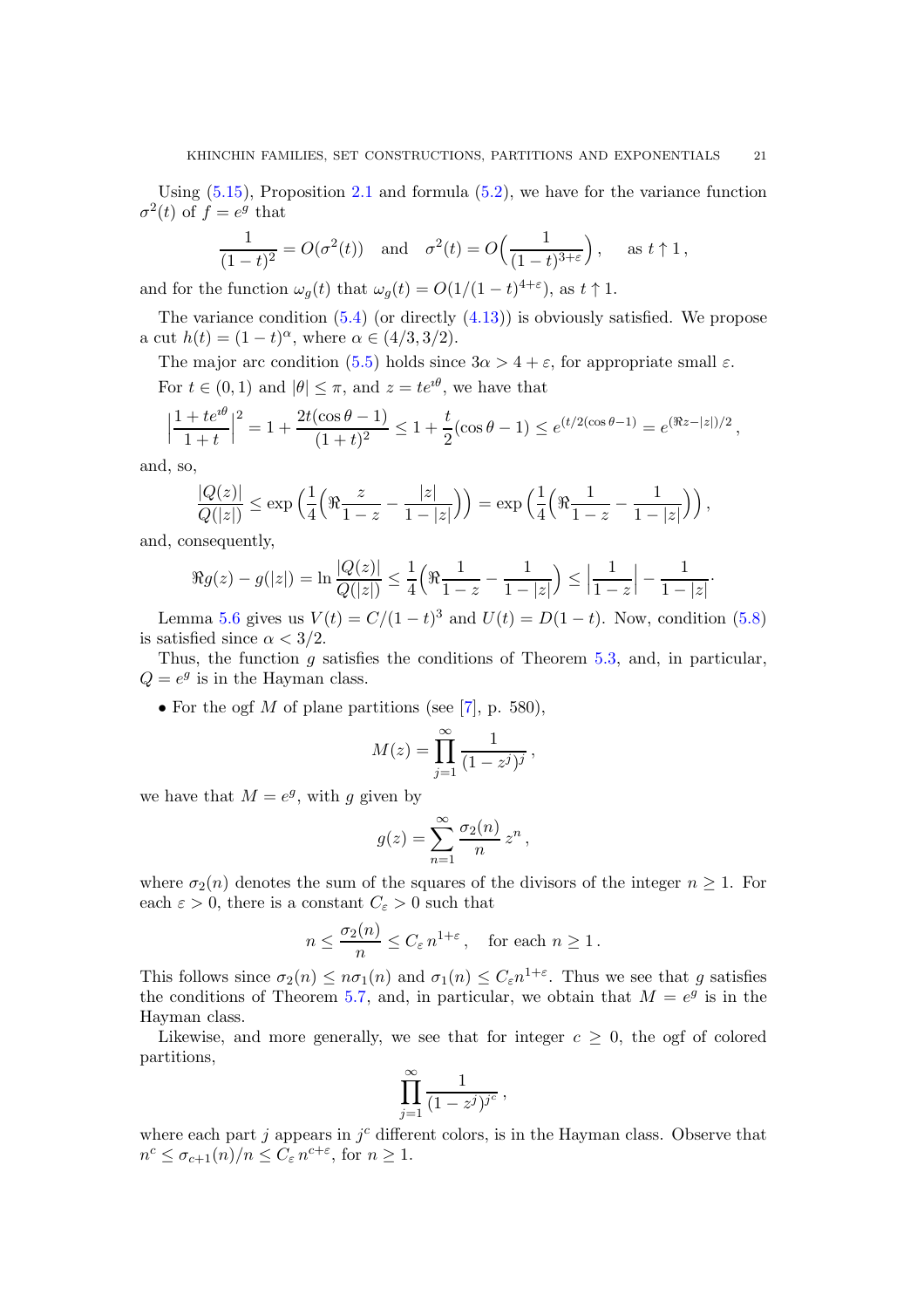**Question 2.** For the number  $p_s(n)$  of partitions into squares (i.e., partitions whose parts are whole squares) we have that

$$
S(z) \triangleq \prod_{j=1}^{\infty} \frac{1}{1 - z^{j^2}} = \sum_{n=0}^{\infty} p_s(n) z^n.
$$

Is S Gaussian or strongly Gaussian? See  $[8]$  and  $[16]$ . Theorem [5.7](#page-18-0) is not applicable: the corresponding  $q$  is

$$
g(z) = \sum_{m=1}^{\infty} \frac{1}{m} \left( \sum_{j^2 \mid m} j^2 \right) z^m,
$$

and  $\sum_{j^2|m} j^2 = 1$  for any m which is a product of distinct primes.

Same question for

$$
\prod_{j=1}^{\infty} \frac{1}{1-z^{2^j}},
$$

whose coefficients count the number of partitions whose parts are powers of 2. See [\[5\]](#page-22-13). Theorem [5.7](#page-18-0) is not applicable, either.

<span id="page-21-0"></span>Question 3. The infinite product  $\prod_{j=1}^{\infty} (1 + z^j)^{j^c}$  has nonnegative coefficients. Is it Hayman?

### <span id="page-21-1"></span>6. On asymptotic formulas of coefficients

Once you know that a power series f is in the Hayman class, and thus that f is strongly Gaussian, you may use the asymptotic formula of Hayman of Theorem [D,](#page-13-5) or even better, the asymptotic formula of B $\acute{a}$ ez-Duarte of Theorem [E,](#page-13-6) to yield an asymptotic formula for the coefficients of  $f$ .

As a token of the general approach, consider the partition function P. Hayman's formula gives us that

(6.1) 
$$
p(n) \sim \frac{1}{\sqrt{2\pi}} \frac{P(t_n)}{t_n^n \sigma(t_n)}, \text{ as } n \to \infty,
$$

where  $m(t)$  and  $\sigma^2(t)$  are the mean and variance functions of P and  $t_n$  is such that  $m(t_n)=n$ .

As such, this formula  $(6.1)$  is too implicit, of course, on three counts:  $t_n$  is not explicit, and hardly ever is, and, besides, the formula involves  $\sigma(t_n)$  and  $P(t_n)$ .

We proceed by appealing to the Báez-Duarte formula  $(4.10)$ , and by obtaining, on the one hand, asymptotic formulas for  $\tau_n$  and  $\tilde{\sigma}(\tau_n)$ , and for  $P(\tau_n)$  on the other hand, as follows (see the details in Section 6.3.1 of [\[3\]](#page-22-0)).

Concerning  $\tau_n$  and  $\sigma(\tau_n)$ . By means of Euler's summation, we may approximate the mean function  $m(t)$  by

$$
m(e^{-s}) \sim \frac{\zeta(2)}{s^2} \triangleq \widetilde{m}(e^{-s}), \text{ as } s \downarrow 0,
$$

and  $\sigma^2(t)$  by

$$
\sigma^2(e^{-s}) \sim \frac{2\zeta(2)}{s^3} \triangleq \tilde{\sigma}^2(e^{-s}), \quad \text{as } s \downarrow 0,
$$

while checking that condition  $(4.9)$  is satisfied.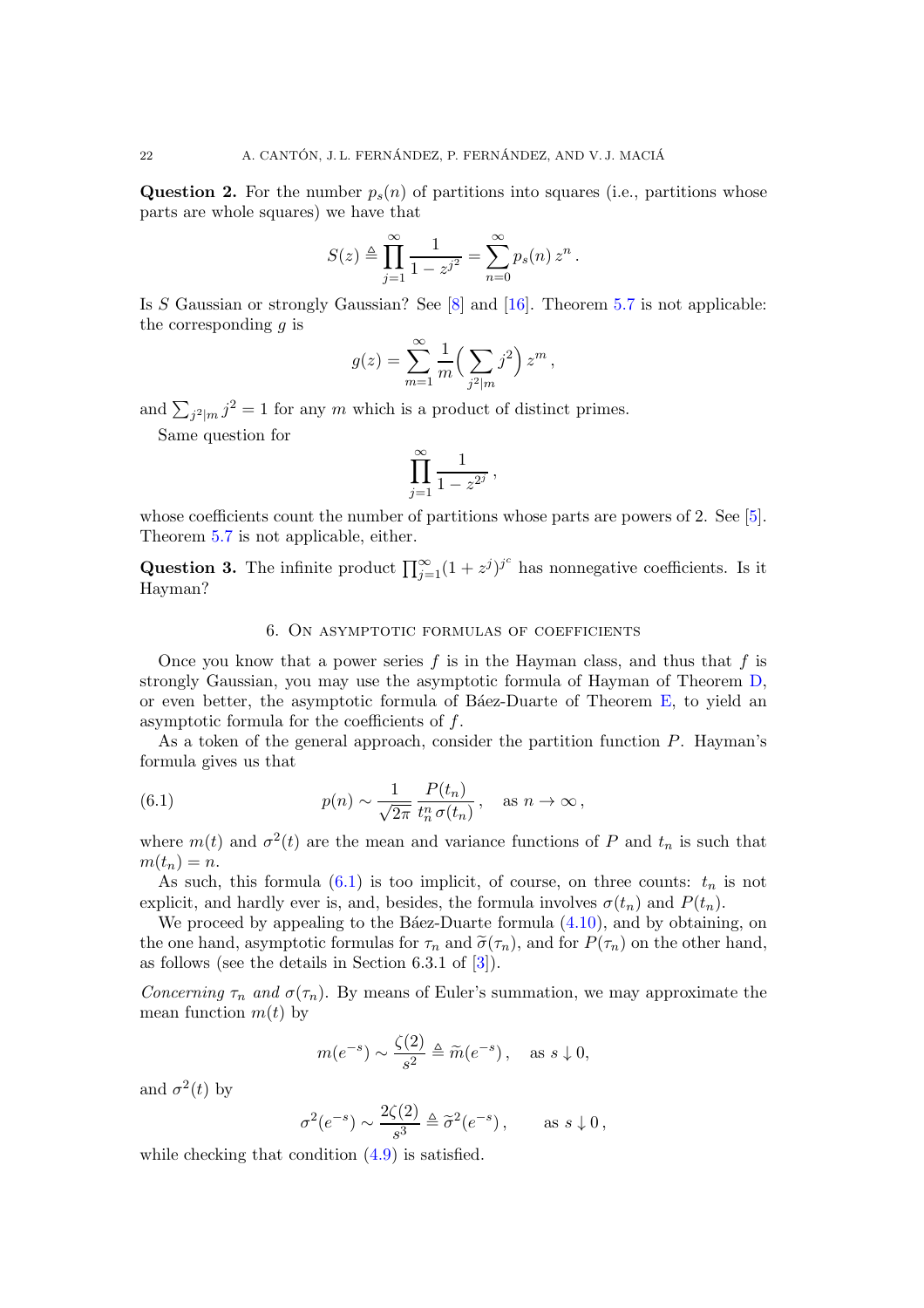Now if  $\tau_n$  is given by  $\tau_n = e^{-s_n}$  and  $s_n = \sqrt{\zeta(2)/n}$  so that  $\widetilde{m}(\tau_n)$ , we may appeal to the formula of B $áez-Du$ arte  $(4.10)$  and write

(6.2) 
$$
p(n) \sim \frac{1}{\sqrt{2\pi}} \frac{P(\tau_n)}{\tau_n^n \tilde{\sigma}(\tau_n)}, \text{ as } n \to \infty.
$$

Concerning  $P(\tau_n)$ . Finally, Euler's summation again gives that

<span id="page-22-14"></span>
$$
P(e^{-s}) \sim \frac{1}{\sqrt{2\pi}} \sqrt{s} e^{\zeta(2)/s}, \quad \text{as } s \downarrow 0,
$$

and thus

$$
P(e^{-s_n}) \sim \frac{1}{\sqrt{2\pi}} \sqrt{s_n} e^{\zeta(2)/s_n}
$$
, as  $n \to \infty$ .

Upon substitution in [\(6.2\)](#page-22-14), the Hardy–Ramanujan asymptotic formula for partitions follows:

$$
p(n) \sim \frac{1}{4\sqrt{3}} \frac{1}{n} e^{2\sqrt{\zeta(2)}\sqrt{n}}, \text{ as } n \to \infty.
$$

In short, this is the basic procedure for obtaining asymptotic formulas for coefficients of power series in the Hayman class. For a number of detailed examples, including the partition function above, general set constructions, and a few others, we refer the reader again to [\[3\]](#page-22-0).

Funding information. Research of J.L. Fernández and P. Fernández supported by Fundación Akusmatika. Research of V. Maciá was partially funded by grant MTM2017-85934-C3-2-P2 of Ministerio de Economía y Competitividad of Spain and European Research Council Advanced Grant 834728.

#### **REFERENCES**

- <span id="page-22-7"></span>[1] Arriata, R., Barbour, A. D. and Tavar´e, S.: *Logarithmic combinatorial structures: a probabilistic approach*. European Mathematical Society, 2003.
- <span id="page-22-2"></span>[2] BÁEZ-DUARTE, L.: Hardy–Ramanujan's asymptotic formula for partitions and the central limit theorem. *Adv. Math.* 125 (1997), no. 1, 114–120.
- <span id="page-22-0"></span>[3] CANTÓN, A., FERNÁNDEZ, J. L., FERNÁNDEZ, P. AND MACIÁ, V.: Khinchin families and Hayman class. *Comput. Methods Funct. Theory* 21 (2021), no. 4, 851–904.
- <span id="page-22-5"></span>[4] CANTÓN, A., FERNÁNDEZ, J.L., FERNÁNDEZ, P. AND MACIÁ, V.: A note on Khinchin clans. In preparation, 2022.
- <span id="page-22-13"></span><span id="page-22-4"></span>[5] De Bruijn, N. G.: On Mahler's partition problem. *Indag. Math.* 10 (1948), 210–220.
- <span id="page-22-3"></span>[6] FERNÁNDEZ, J. L. AND MACIÁ, V.: Khinchin families and large powers. Preprint 2022, arXiv: [2201.11746.](https://arxiv.org/abs/2201.11746)
- <span id="page-22-12"></span>[7] Flajolet, P. and Sedgewick, R.: *Analytic combinatorics*. Cambridge University Press, 2009.
- <span id="page-22-8"></span>[8] Gafni, A.: Power partitions. *J. Number Theory* 163 (2016), 19–42.
- [9] Glaisher, J. W. L.: On certain sums of products of quantities depending upon the divisors of a number. *Mess. Math.*, 15 (1885), 1–20.
- <span id="page-22-11"></span>[10] Hardy, G. H. and Wright, E. M.: *An introduction to the theory of numbers*. Fifth edition. Oxford University Press, 1978.
- <span id="page-22-10"></span>[11] Harris, B. and Schoenfeld, L.: Asymptotic expansions for the coefficients of analytic functions. *Illinois J. Math.* 12 (1968), 264–277.
- <span id="page-22-6"></span><span id="page-22-1"></span>[12] Hayman, W. K.: A generalisation of Stirling's formula. *J. Reine Angew. Math.* 196 (1956), 67–95.
- [13] Jones, C. M. and Zhigljavsky, A. A.: Approximating the negative moments of the Poisson distribution. *Statist. Probab. Lett.* 66 (2004), no. 2, 171–181.
- <span id="page-22-9"></span>[14] ODLYZKO, A. M. AND RICHMOND, L. B.: Asymptotic expansions for the coefficients of analytic generating functions. *Aequationes Math.* 28 (1985), no. 1-2, 50–63.